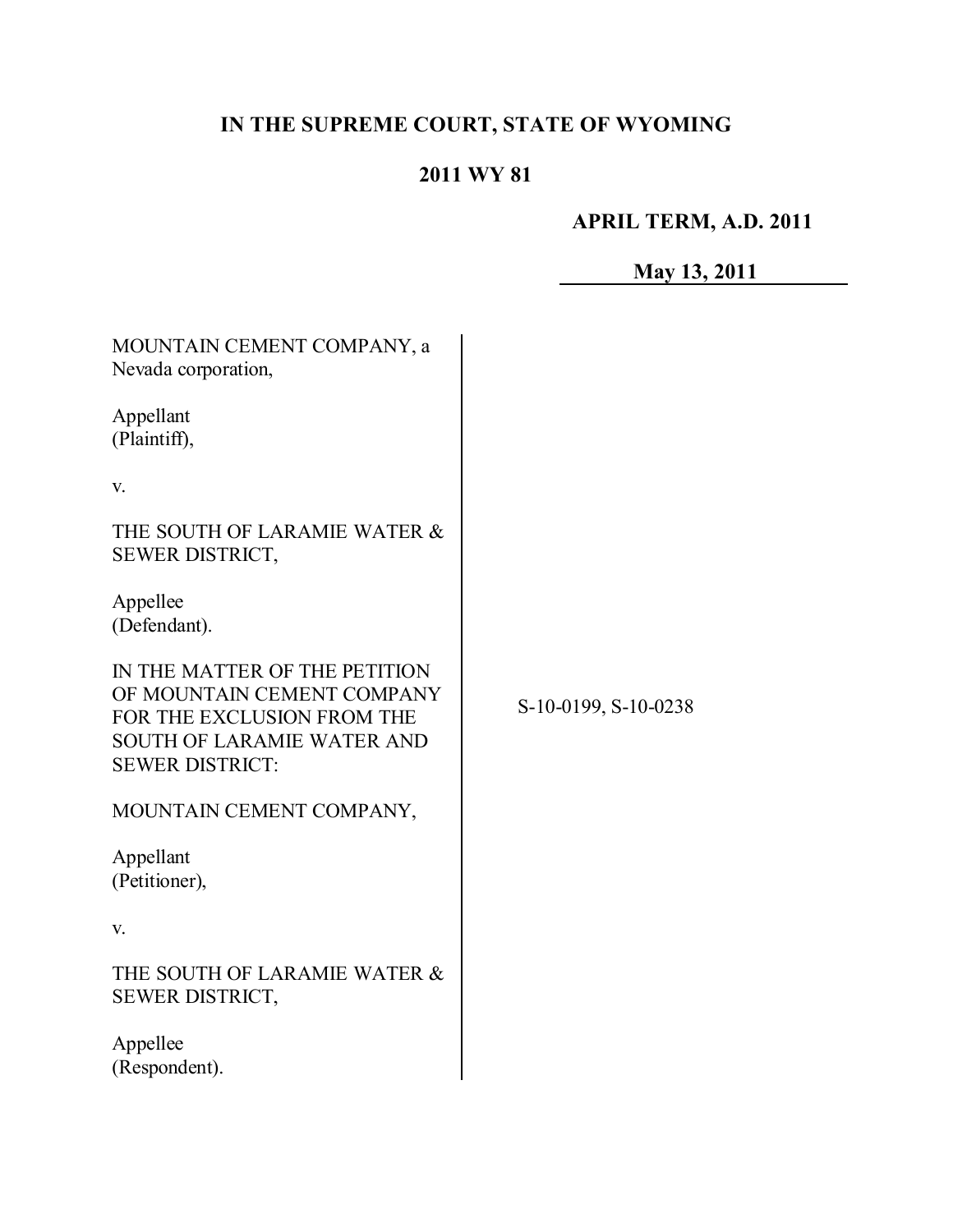## *Docket No. S-10-0199 Appeal from the District Court of Albany County The Honorable Jeffrey A. Donnell, Judge*

# *Docket No. S-10-0238 W.R.A.P. 12.09(b) Certified Question from the District Court of Albany County The Honorable Jeffrey A. Donnell, Judge*

### *Representing Appellant:*

Philip A. Nicholas & Mitchell H. Edwards of Nicholas & Tangeman, LLC, Laramie, Wyoming. Argument by Mr. Nicholas.

#### *Representing Appellee:*

Kermit C. Brown and Elisa M. Butler of Brown & Hiser LLC, Laramie, Wyoming. Argument by Mr. Brown.

### *Before KITE, C.J., and GOLDEN, HILL, VOIGT, and BURKE, JJ.*

**NOTICE: This opinion is subject to formal revision before publication in Pacific Reporter Third. Readers are requested to notify the Clerk of the Supreme Court, Supreme Court Building, Cheyenne, Wyoming 82002, of any typographical or other formal errors so that correction may be made before final publication in the permanent volume.**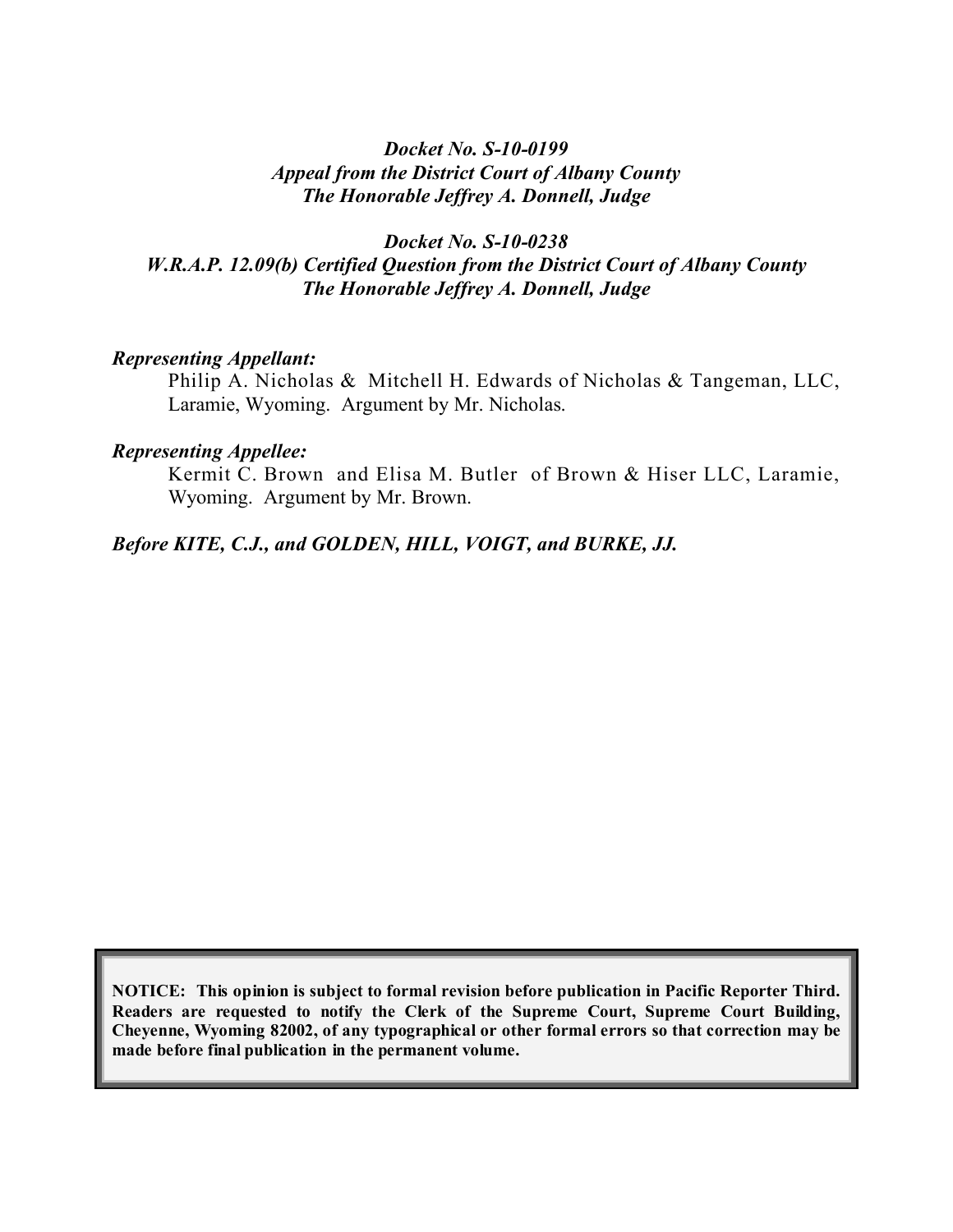# **VOIGT, Justice.**

[¶1] In these consolidated appeals, Mountain Cement Company, a Nevada corporation (Mountain Cement), challenges the district court's conclusions that Mountain Cement's property was properly included in the South of Laramie Water and Sewer District (the District) and that the District lawfully issued certain general obligation bonds, and also challenges the refusal of the Board of County Commissioners of Albany County (the Board) to exclude Mountain Cement's property from the District. Finding that Mountain Cement is barred from challenging the inclusion of its property in the District, and finding that the District's proposed general obligation bond issue was not unlawful, we affirm the district court in S-10-0199. In S-10-0238, we answer the certified questions as set forth below.<sup>1</sup>

## **ISSUES IN S-10-0199**

[¶2] 1. Whether the District had the authority to include Mountain Cement's property within the District's boundaries without Mountain Cement's written consent?

2. Whether the District's proposed general obligation bond issue for the purpose of improving and expanding the District's existing water system is in violation of law?

3. Whether the District's proposed general obligation bond issue for the purpose of improving and expanding the District's existing water system violates the District's statutory indebtedness limitation?

### **ISSUES IN S-10-0238**

[¶3] We have agreed to answer the following questions certified to this Court pursuant to W.R.A.P. 12.09(b):

1. Does a Wyoming board of county commissioners have the power and authority to remove real property from a water and sewer district?

2. If the answer to the first question is "yes," under what circumstances may a board of county commissioners remove property from a water and sewer district?

3. Does the Petition for Exclusion of Mountain Cement Company from the South of Laramie Water and Sewer District (the Petition), taking the facts alleged in the Petition

 <sup>1</sup> S-10-0238 is improperly postured before this Court because the parties mixed apples and oranges—a W.R.A.P. 11 certification of questions of law and a W.R.A.P. 12.09 review of agency action. Although we answered the questions as if the case was the former, it is in reality the latter.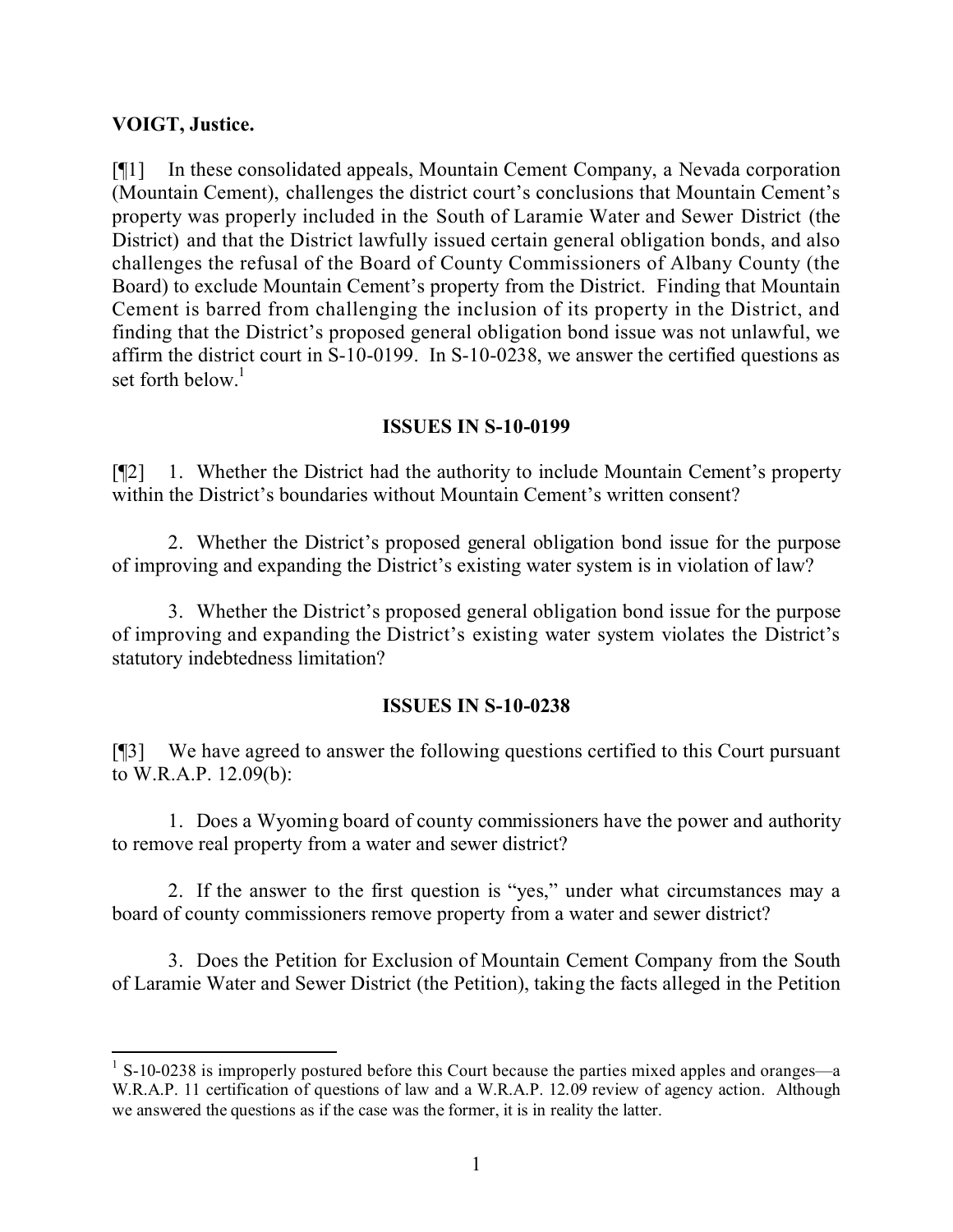as true and the allegations viewed in the light most favorable to Mountain Cement, state a claim upon which relief can be granted?

# **FACTS**

[ $\llbracket \phi \rrbracket$  The District was established by the Board in 1992.<sup>2</sup> The persons attempting to organize the District represented that the District would not levy property taxes, but would fund itself solely through user fees. Both the Petition submitted to the Board and the District's Amended Rules and Regulations provided that the District intended to fund its systems with user fees, and not to levy taxes. Since its inception, the District has obtained water pursuant to an Agreement for the City of Laramie to Furnish Municipal Water to the South of Laramie Water and Sewer District.

[¶5] Mountain Cement owns land south of the City of Laramie, with a portion of said land exceeding 20 acres in size lying within the District.<sup>3</sup> It is undisputed that, in 1992, Mountain Cement's plant manager signed a petition favoring organization of the District, but that no one with actual authority ever consented in writing to Mountain Cement's inclusion in the District. It is also undisputed that Mountain Cement obtains no water or other services from the District<sup> $4$ </sup>

[¶6] In October 2008, Mountain Cement learned from the Albany County Assessor that the District intended to levy a tax for the 2009 tax year against property lying within the District. On January 29, 2009, Mountain Cement filed in the district court the Complaint that underlies this Court's case no. S-10-0199. The Complaint alleged eight claims or causes of action, some being in the alternative:

| Claim I:  | Declaratory Judgment & Affirmative Relief<br>(MCC's Property Not Properly Included w/in District)        |
|-----------|----------------------------------------------------------------------------------------------------------|
| Claim II: | Estoppel<br>(Tax Assessment & General Obligation Bonds)                                                  |
|           | Claim III: Declaratory Judgment & Affirmative Relief<br>(Signatures Invalid for Fraud in the Inducement) |

  $2$  The word "District" will refer either to the legal entity or its geographic boundaries, as the context suggests.

<sup>&</sup>lt;sup>3</sup> The portion of Mountain Cement's property lying within the District was obtained from different grantors and at different times, but, while the detailed facts of these transactions, as well as the history of Mountain Cement's corporate structure, have been detailed in the pleadings, neither party has shown that these facts implicate the issues in this appeal.

<sup>&</sup>lt;sup>4</sup> There is, however, a "reserved" water tap on property now owned by Mountain Cement, that parcel being known as the "Dodge Property."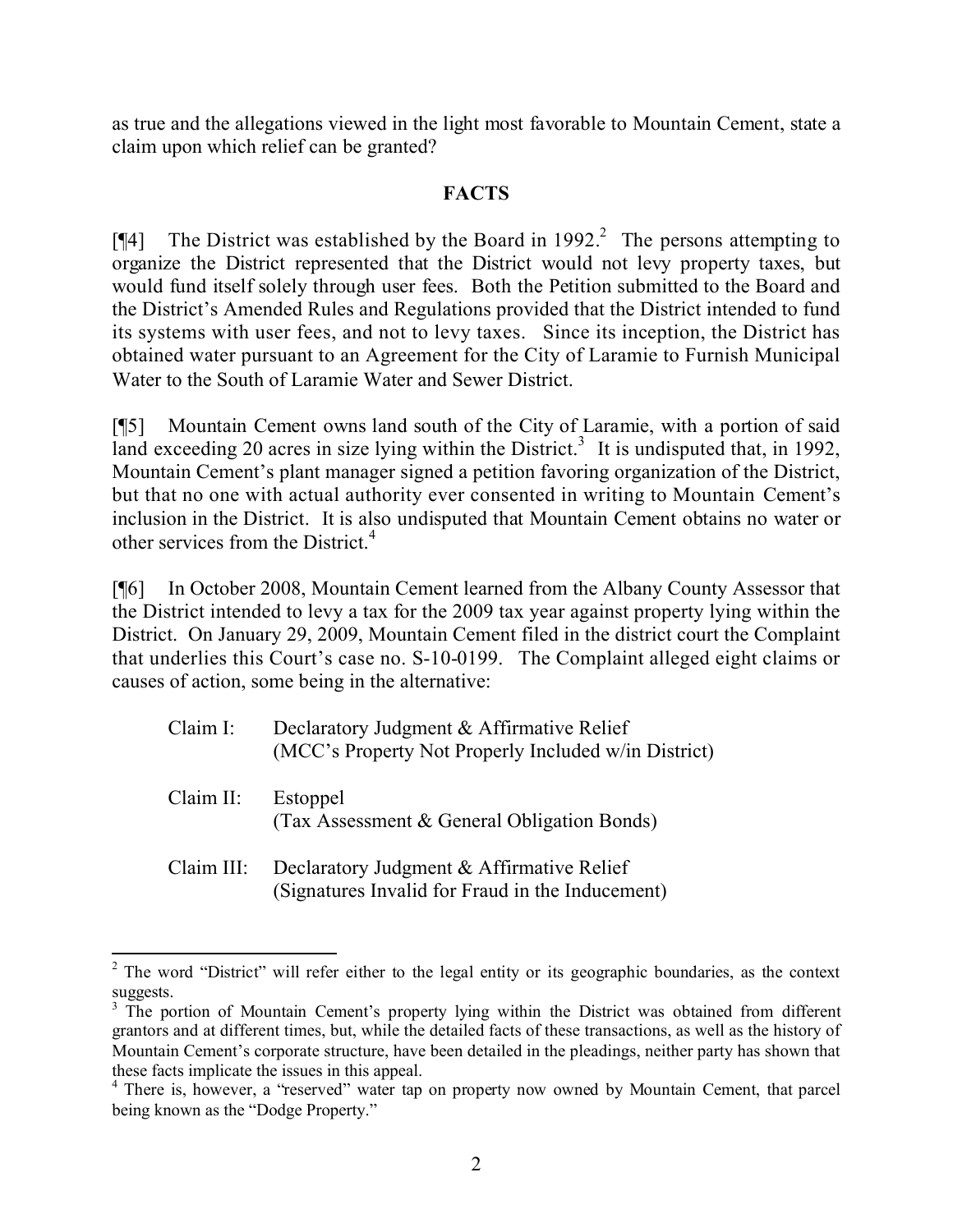- Claim IV: Declaratory Judgment & Affirmative Relief (Tax Resolution Invalid) Claim V: Declaratory Judgment & Affirmative Relief (Bond Issue Invalid) Claim VI: Declaratory Judgment & Affirmative Relief (Tax Assessment & General Obligation Bond Violation of Equal Protection) Claim VII: Declaratory Judgment & Affirmative Relief (Tax Assessment & General Obligation Bond Violation of Due Process)
	- Claim VIII: Declaratory Judgment & Affirmative Relief (Tax Assessment Unconstitutional Taking of Private Property)

[¶7] A day after the above-described Complaint was filed in the district court, Mountain Cement filed with the Board the Petition mentioned above. This Petition, which underlies this Court's case no. S-10-0238, contained the same allegations found in the Complaint, but sought relief under Wyo. Stat. Ann. § 41-10-120 (LexisNexis 2007) and Wyo. Stat. Ann. § 22-29-307 (LexisNexis 2007), as will be discussed more fully below.

### **DISPOSITION BELOW**

[¶8] On March 26, 2009, the District filed in the district court a motion to dismiss Mountain Cement's Complaint, citing W.R.C.P. 12(b)(6). The gravamen of a "12(b)(6) motion" is that there has been a "failure to state a claim upon which relief can be granted[.]" Both parties filed memoranda of law, after which the motion was heard on August 5, 2009. The district court issued a Decision Letter on September 8, 2009, and an order on September 22, 2009, dismissing all but Claim IV (Tax Resolution Invalid) and Claim V (Bond Issue Invalid), leaving those claims for further development.

[¶9] On November 9, 2009, the District filed a motion seeking summary judgment under W.R.C.P. 56 on Claims IV and V. Mountain Cement filed its response on January 7, 2010, and the matter was heard on April 2, 2010. In separate decision letters issued April 20, 2010, and July 8, 2010, the district court granted the District's motion on both counts. A final order disposing of all eight claims in the District's favor was entered on August 3, 2010. The appeal from that order was docketed in this Court as S-10-0199.

[¶10] While the district court action proceeded as described above, the Petition Mountain Cement had filed with the Board was also being considered. In the Petition,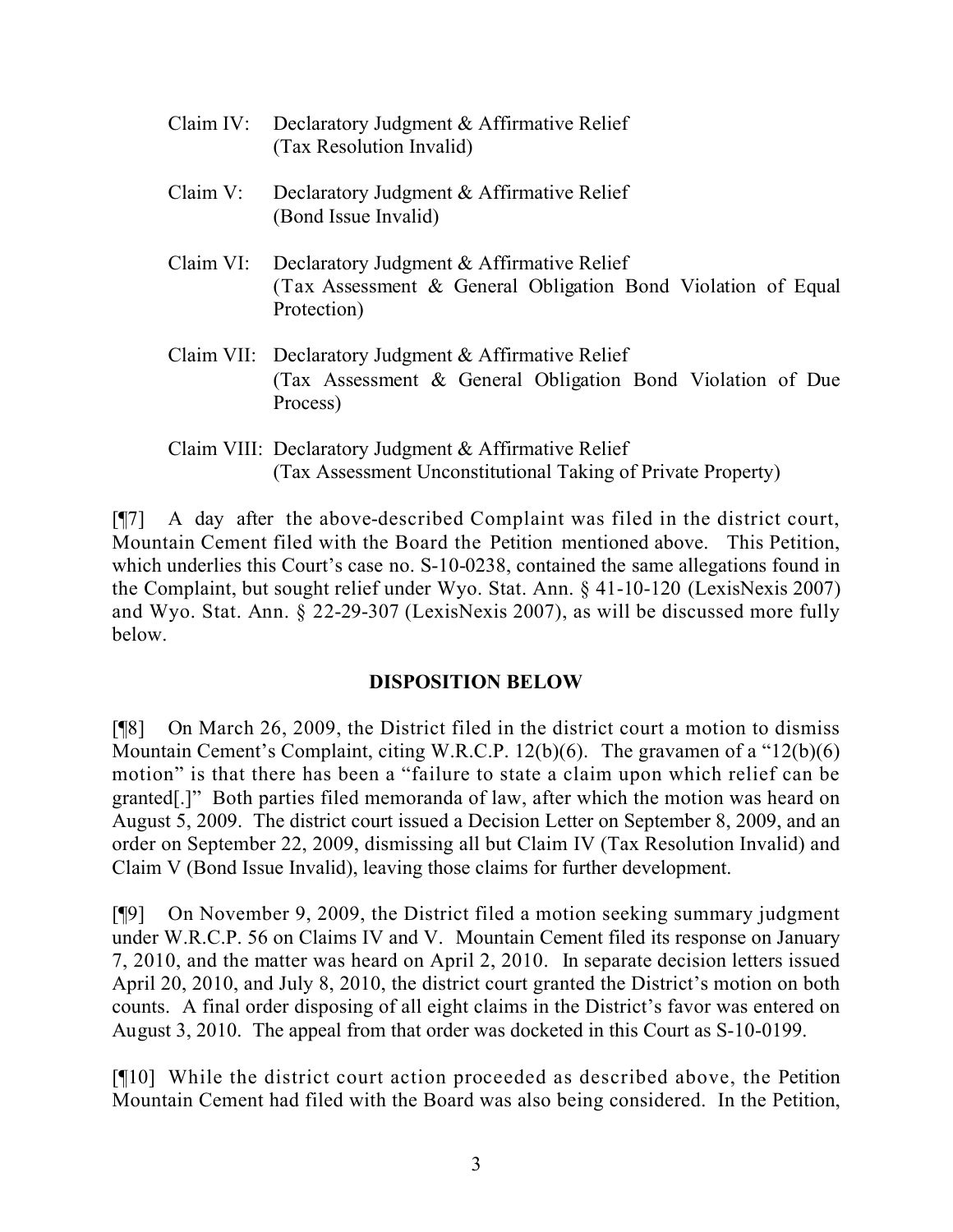the factual allegations of which generally tracked those set forth in the district court Complaint, Mountain Cement sought to have its property "excluded," meaning "removed," from the District. After certifying three questions of law to the district court and receiving the district court's responses thereto, the Board dismissed the Petition for failure to state a claim upon which relief can be granted. Mountain Cement then filed in the district court a petition for review of the Board's order. Upon the parties' stipulated motion, the district court certified to this Court the same three questions that the Board had certified to it. Those questions have been listed hereinabove. *See supra* ¶ 3. In their briefs to this Court, the parties have focused primarily upon the question of whether Mountain Cement's Petition was time barred by the provisions of § 41-10-120 and § 22-29-307.

## **STANDARDS OF REVIEW**

[¶11] Review of a dismissal under W.R.C.P. 12(b)(6) for failure to state a claim upon which relief can be granted is *de novo*, with this court applying the same standards and examining the same materials as the district court. *Swinney v. Jones*, 2008 WY 150, ¶ 6, 199 P.3d 512, 515 (Wyo. 2008). "We accept the facts alleged in the complaint as true and view them in the light most favorable to the non-moving party. Dismissal is appropriate only if it is certain on the face of the complaint that the plaintiff cannot assert any facts that create entitlement to relief." *Id.* Dismissal is granted sparingly because it is a drastic remedy, but dismissal is proper where, for instance, the complaint clearly shows that the action is barred by a statute of limitations. *Id.*; *Simon v. Teton Bd. of Realtors*, 4 P.3d 197, 200 (Wyo. 2000); *Gillis v. F & A Enters.*, 934 P.2d 1253, 1255 (Wyo. 1997).

[¶12] Review of a grant of summary judgment under W.R.C.P. 56(c) is similar to review of a dismissal under W.R.C.P. 12(b)(6):

> On appeal, this Court evaluates the propriety of a district court's summary judgment ruling by examining the same materials and following the same standards as the district court. We examine the record de novo in the light most favorable to the party opposing the motion, giving that party the benefit of all favorable inferences which may be fairly drawn from the record. If upon review of the record, doubt exists about the presence of genuine issues of material fact, we resolve that doubt against the party seeking summary judgment. We review questions of law de novo without giving any deference to the district court's determinations. If we can uphold summary judgment on any proper legal basis appearing in the record, we will.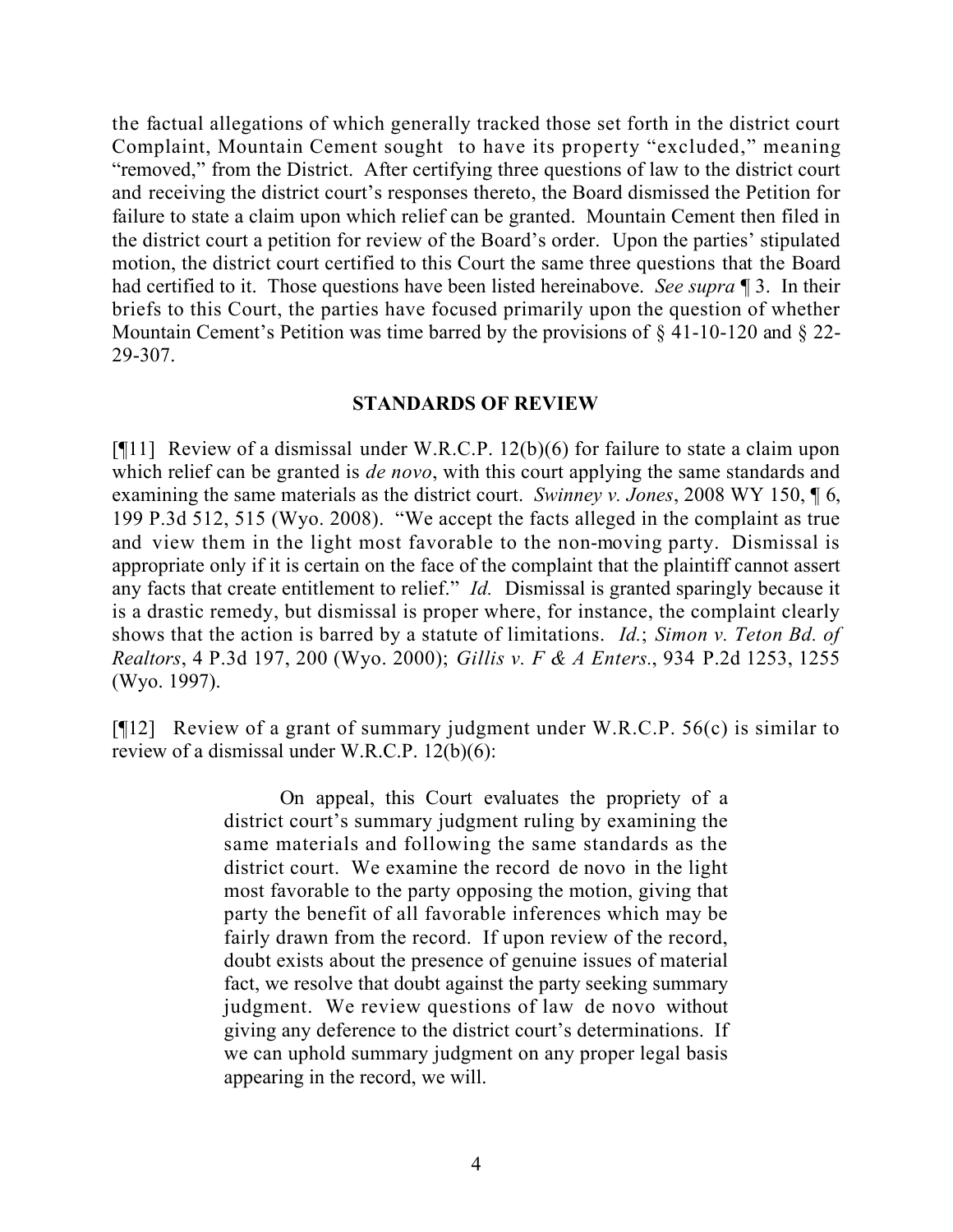*Heimer v. Antelope Valley Improvement & Serv. Dist.*, 2010 WY 29, ¶ 14, 226 P.3d 860, 863 (Wyo. 2010) (quoting *Wagner v. Reuter*, 2009 WY 75, ¶ 11, 208 P.3d 1317, 1321-22 (Wyo. 2009) (internal citations omitted)). "Summary judgment may be the appropriate resolution in a declaratory judgment action." *Coffinberry v. Bd. of County Comm'rs of the County of Hot Springs*, 2008 WY 110, ¶ 3, 192 P.3d 978, 979 (Wyo. 2008).

[¶13] These appeals largely involve statutory interpretation, for which the following standards apply:

> In interpreting statutes, our primary consideration is to determine the legislature's intent. All statutes must be construed *in pari materia* and, in ascertaining the meaning of a given law, all statutes relating to the same subject or having the same general purpose must be considered and construed in harmony. Statutory construction is a question of law, so our standard of review is de novo. We endeavor to interpret statutes in accordance with the legislature's intent. We begin by making an inquiry respecting the ordinary and obvious meaning of the words employed according to their arrangement and connection. We construe the statute as a whole, giving effect to every word, clause, and sentence, and we construe all parts of the statute *in pari materia*. When a statute is sufficiently clear and unambiguous, we give effect to the plain and ordinary meaning of the words and do not resort to the rules of statutory construction. *Wyoming Board of Outfitters and Professional Guides v. Clark*, 2001 WY 78, ¶ 12, 30 P.3d 36, [41] (Wyo. 2001); *Murphy v. State Canvassing Board*, 12 P.3d 677, 679 (Wyo. 2000). Moreover, we must not give a statute a meaning that will nullify its operation if it is susceptible of another interpretation. *Billis v. State*, 800 P.2d 401, 413 (Wyo. 1990) (citing *McGuire v. McGuire*, 608 P.2d 1278, 1283 (Wyo. 1980)).

*Loberg v. Wyo. Workers' Safety & Comp. Div.*, 2004 WY 48, ¶ 5, 88 P.3d 1045, [1048] (Wyo. 2004) (quoting *Board of County Comm'rs of Teton County v. Crow*, 2003 WY 40, ¶¶ 40-41, 65 P.3d 720, [733-34] (Wyo. 2003)). Only if we determine the language of a statute is ambiguous will we

. . . .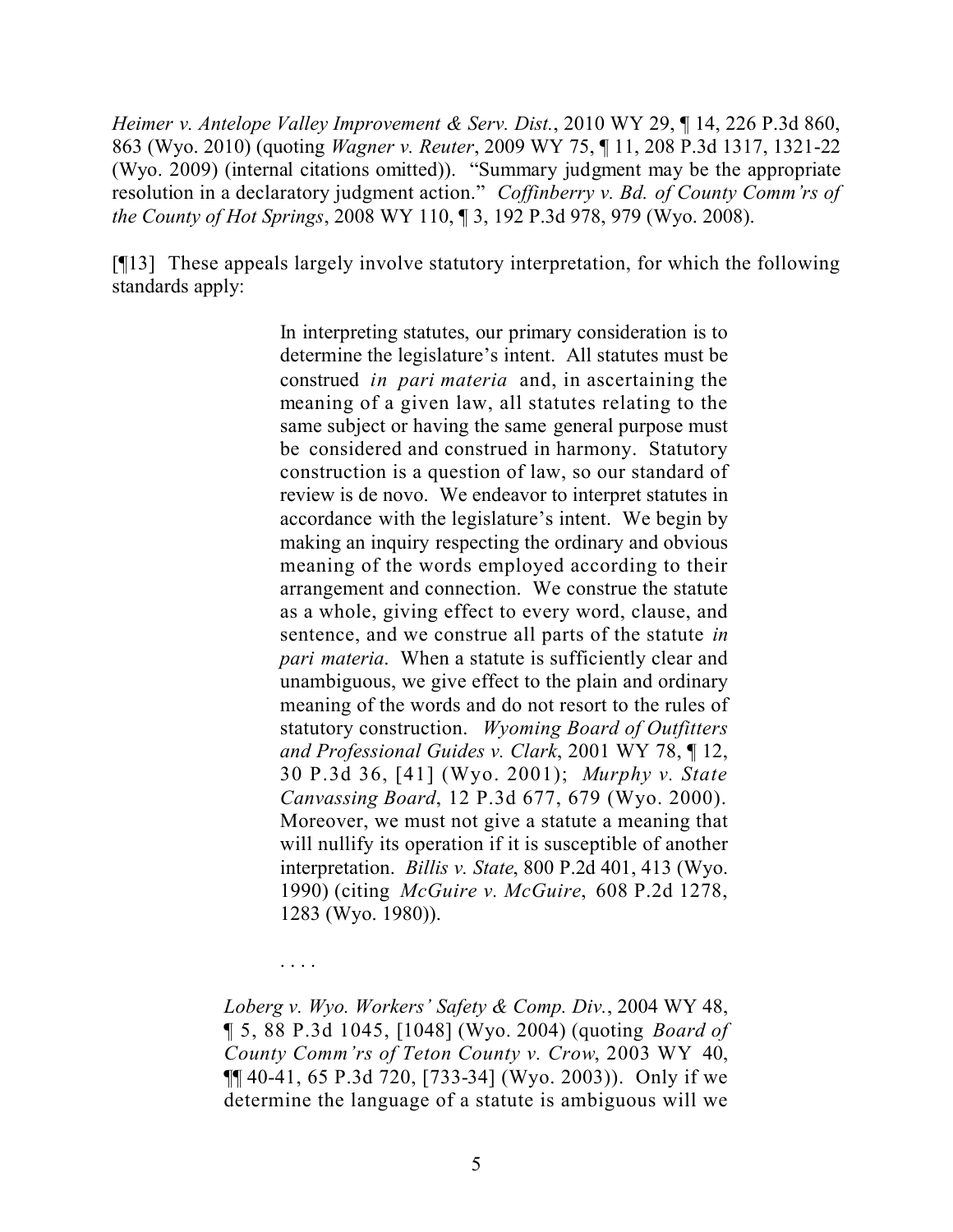proceed to the next step, which involves applying general principles of statutory construction to the language of the statute in order to construe any ambiguous language to accurately reflect the intent of the legislature. If this Court determines that the language of the statute is not ambiguous, there is no room for further construction. We will apply the language of the statute using its ordinary and obvious meaning.

*BP Am. Prod. Co. v. Dep't of Revenue*, 2005 WY 60, ¶ 15, 112 P.3d 596, 604 (Wyo.  $2005$ )<sup>5</sup>

## **DISCUSSION**

## *Whether the District had the authority to include Mountain Cement's property within the District's boundaries without Mountain Cement's written consent?*

[¶14] This issue was the subject of Claim I of the Complaint, in which Mountain Cement sought a declaration from the district court that neither Mountain Cement nor its predecessors in interest to the lands included within the District had consented to that inclusion, and that, therefore, those lands are not included in the District. The district court dismissed this claim under W.R.C.P. 12(b)(6) for failure to state a claim upon which relief can be granted, so we will review that decision using the appropriate standard set forth above.

[¶15] Mountain Cement contends that the Board's inclusion of Mountain Cement's property within the district was void *ab initio* because it violated the provisions of Wyo. Stat. Ann. § 41-10-102(c) (LexisNexis 2009), which provisions are the same as when originally enacted in 1959 Wyo. Sess. Laws, ch. 188, § 2 at 261, and which read as follows:

> (c) No tract of twenty (20) acres or more shall be included in any district without the written consent of each person having legal (as distinguished from equitable) title to the tract.

  $<sup>5</sup>$  We have not distinguished in this discussion, nor will we later in this opinion, between the concept of</sup> "interpreting" a statute and the concept of "construing" a statute, but have used the concepts interchangeably. If a distinction between the two concepts should be made, we will leave that for a later day. *See* 2A Norman J. Singer & J.D. Shambie Singer, *Statutes and Statutory Construction* § 45:4, at 27 (7th ed. 2007).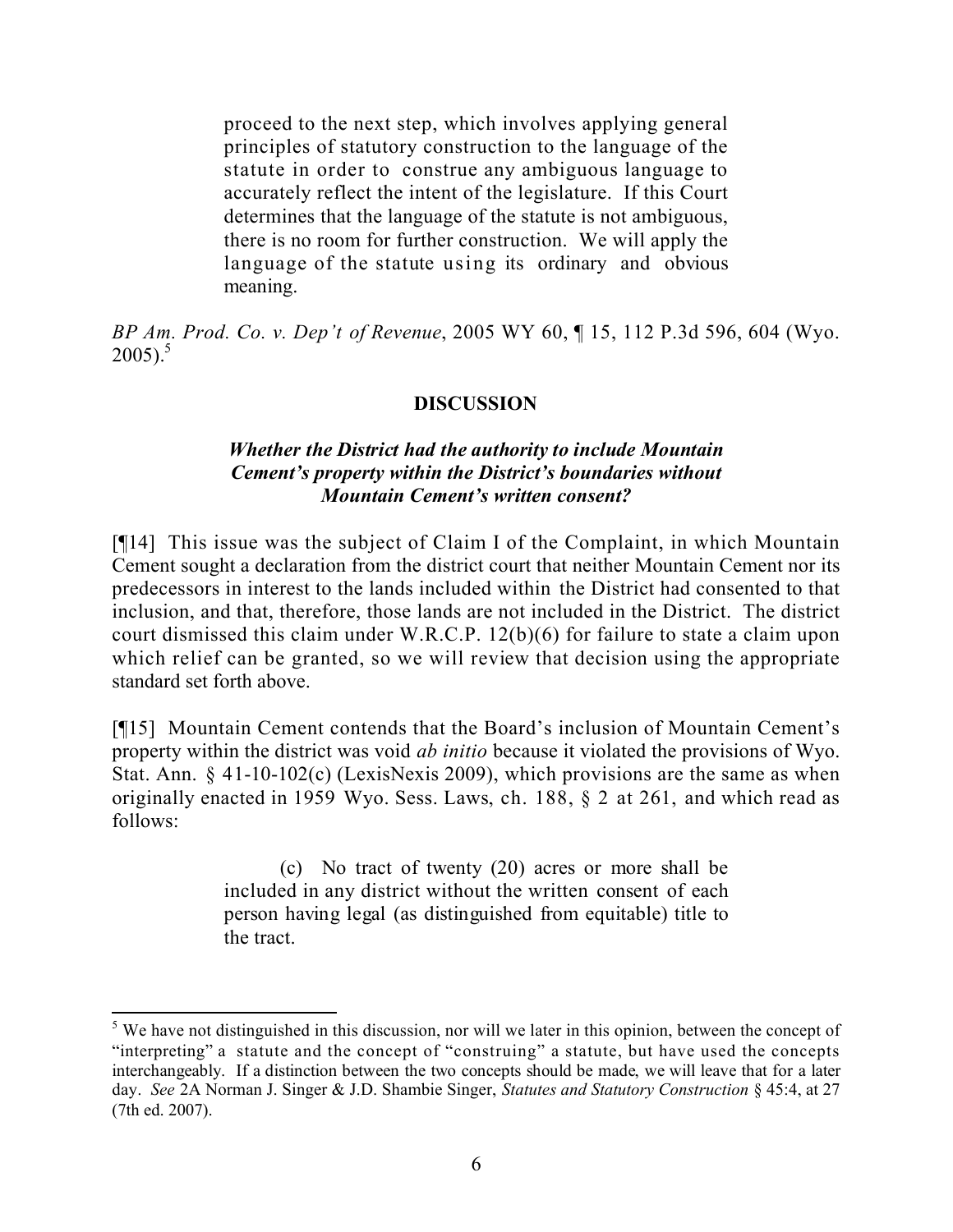[¶16] As mentioned above, no corporate officer or director or other representative with actual authority to do so ever gave written consent to inclusion of Mountain Cement's property in the District. *See supra* ¶ 5. Mountain Cement also avers that written consent similarly was not obtained from the legal owners of the "Dodge property" and the "Silva property" now owned by Mountain Cement and included in the District.

[¶17] The district court dismissed Claim I on two grounds raised by the District. First, the district court found that Mountain Cement's Complaint violated the provisions of Wyo. Stat. Ann. § 41-10-107(g) (LexisNexis 2009), which was in effect at the time the District was organized in 1992. That statutory section provides as follows:

> (g) A resolution of the board of county commissioners establishing the district shall be considered final and no petition in error nor other appeal shall lie therefrom. The resolution of the board of county commissioners shall finally and conclusively establish the regular organization of the district against all persons except the state of Wyoming, in an action in the nature of a writ of quo warranto, commenced by the attorney general within thirty (30) days after the resolution declaring the district as organized and not otherwise. The organization of the district shall not be directly or collaterally questioned in any suit, action or proceeding except as expressly authorized in this subsection.

[¶18] In reaching its conclusion, the district court reasoned as follows:

At the end of the day, however, this Court is persuaded that the statute that prohibits direct or collateral attacks against the organization of a district in "any suit, action or proceeding" reflects the Wyoming Legislature's intent to shield a district from suit on the grounds that said districts must have the ability to pursue financing, incur indebtedness, and construct projects without fear of persons having the later ability to "opt out" of the District whenever they are unhappy with the District's decisions. The formation of water and sewer districts is very much a front-loaded procedure geared toward establishing conclusive finality to the proceedings once a district is formed.

And, frankly, the "organization" of a district very much includes the membership of that district and the consequent boundaries of the district. The ability to challenge the district's boundaries or membership many years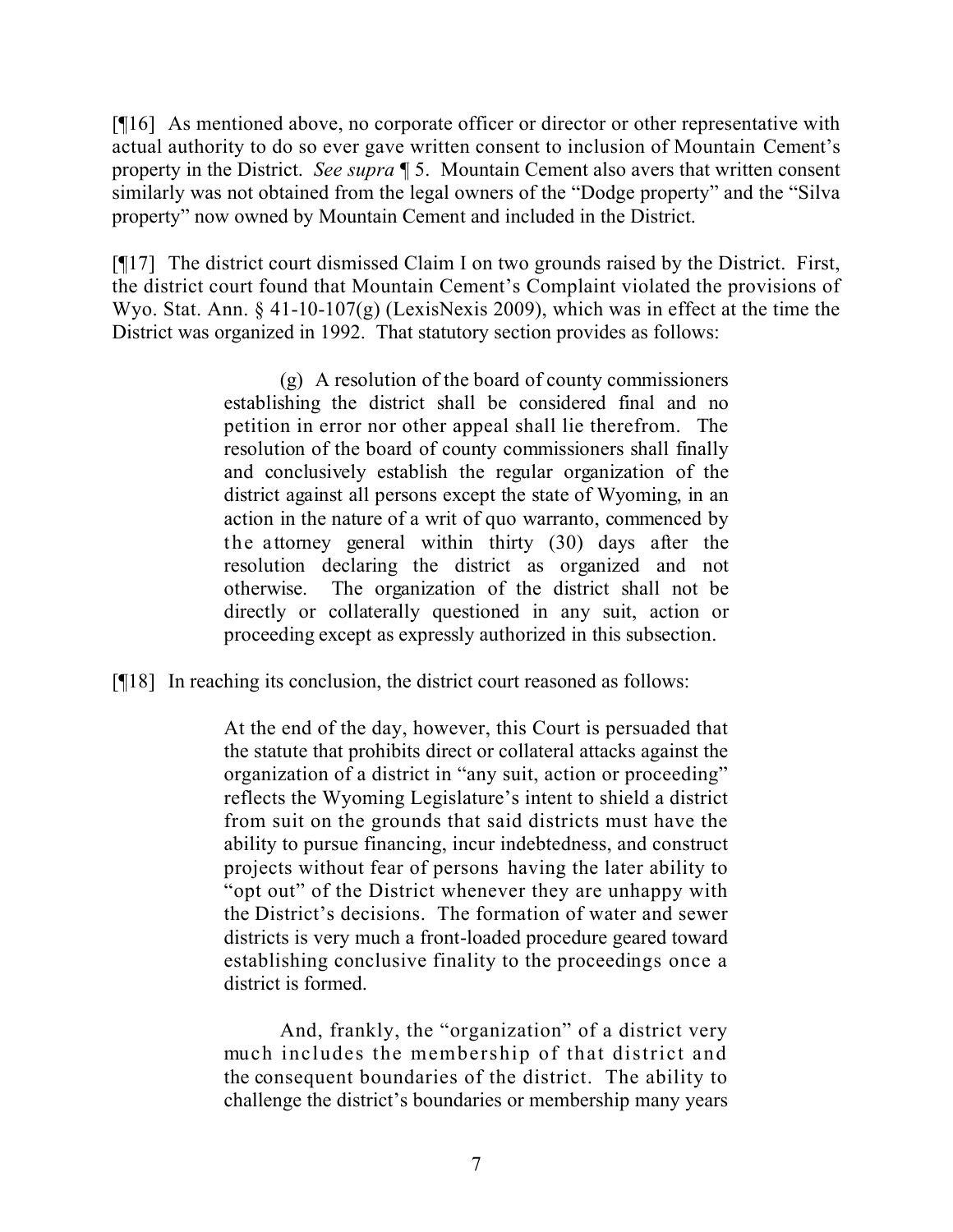in the future, as is the case here, would greatly hinder a district's ability to secure financing. That is exactly what Mountain Cement is attempting to do in the case at bar and exactly what the statute prohibits. For that reason, the Court concludes that Mountain Cement is estopped from challenging the formation of The District, including its inclusion therein.

[¶19] The District's "fall back" position on this issue, in the event the district court did not accept its argument based upon  $\S$  41-10-107(g) was that the Complaint was barred by the ten-year statute of limitations found in Wyo. Stat. Ann. § 1-3-109 (LexisNexis 2009). That statute provides that "[a]n action for relief, not hereinbefore provided for, can only be brought within ten (10) years after the cause of action accrues." The district court agreed with the District, opining that Mountain Cement had imputed knowledge of its inclusion in the District by July 1992, at the latest, when notices were published including Mountain Cement's property in the District, and more likely had actual knowledge of such when Mountain Cement's plant manager signed the Petition on April 23, 1992.

[¶20] We will affirm the district court's dismissal of Claim I under W.R.C.P. 12(b)(6), for several reasons. First, a motion to dismiss under W.R.C.P. 12(b)(6) is an appropriate vehicle in which to raise the issue of the passage of a period of limitations. *See, e.g.*, *Corkill v. Knowles*, 955 P.2d 438, 440-41 (Wyo. 1998); *Gillis*, 934 P.2d at 1254-55; and *Boller v. Western Law Assocs., P.C.*, 828 P.2d 1184, 1186 (Wyo. 1992). Second, § 41- 10-107(g) unambiguously forbids any "petition in error [or] other appeal" from a board's resolution establishing a water district, and unambiguously states that the "organization of the district shall not be directly or collaterally questioned in any suit, action or proceeding" except "an action in the nature of a writ of quo warranto, commenced by the attorney general within thirty (30) days after the resolution . . . ." Third, there is no inherent right to appeal from administrative action; rather, any such right is limited as described in the statute. *Holding's Little Am. v. Bd. of County Comm'rs of Laramie County*, 670 P.2d 699, 702 (Wyo. 1983) (and cases cited therein); *United States Steel Corp. v. Wyo. Envtl. Quality Council*, 575 P.2d 749, 750 (Wyo. 1978); 2 Am. Jur. 2d *Administrative Law* §§ 405, 409 (2004).

[¶21] This case is quite similar to *State ex rel. Speer v. District Court for Sierra County*, 441 P.2d 745 (N.M. 1968), wherein the holder of bonds issued by a sanitation district sought an order directing the court to proceed no further in an action considering the validity of the formation of the district. The opinion written by the New Mexico Supreme Court is broad and instructive, and we will quote at length therefrom:

> Although relator advances four reasons for making the writ permanent, we perceive that we need only notice and discuss one. Our attention is directed to the following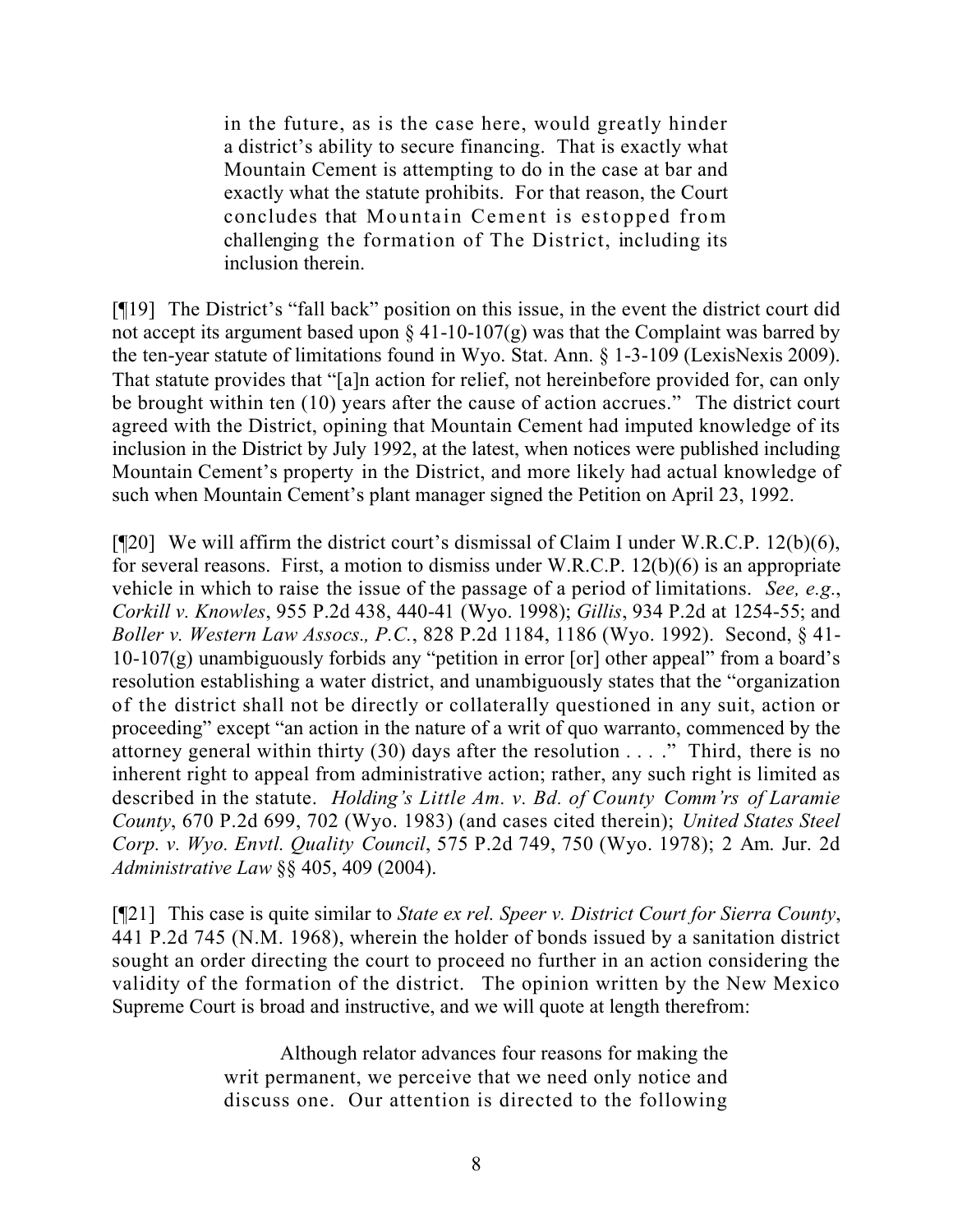appearing in § 8, Ch. 80, N.M.S.L. 1943 (now, with minor changes, § 75-18-8(H), N.M.S.A. 1953):

> "If an order be entered establishing the district such order shall be deemed final and no appeal or writ of error shall lie therefrom, and the entry of such order shall finally and conclusively establish the regular organization of the said district against all persons except the State of New Mexico, in an action in the nature of a writ of quo warranto, commenced by the attorney general within thirty days after said decree declaring such district organized as herein provided, and not otherwise. The organization of said district shall not be directly or collaterally questioned in any suit, action or proceeding except as herein expressly authorized."

Respondent would avoid the literal application of the section by an argument that it could not have been the intention of the legislature in adopting the quoted language to thereby deprive courts of their inherent power to vacate a judgment obtained by fraud on the court.

In this connection it might be observed that he is proceeding as if Rule 60(b) (§ 21-1-1(60)(b), N.M.S.A. 1953) were applicable. A reading of the rule discloses that final judgments may be reopened because of fraud only if the motion to do so is made within a year after entry of the judgment. However, specific provision is made for courts to entertain independent actions for relief from judgments because of fraud upon the court. The Freedmans and Recreations Unlimited are evidently relying on this provision in making their attack on the 1961 order holding the district to be legally organized.

In support of their argument they cite those holdings by this court to the effect that we will not adopt an interpretation of a statute which will make its application unreasonable and absurd. *See Montoya v. McManus*, 68 N.M. 381, 362 P.2d 771 (1961); *Hahn v. Sorgen*, 50 N.M. 83, 171 P.2d 308 (1946); *Nye v. Board of Com'rs of Eddy County*, 36 N.M. 169, 9 P.2d 1023 (1932). What they fail to do is to show wherein the statute is ambiguous or requires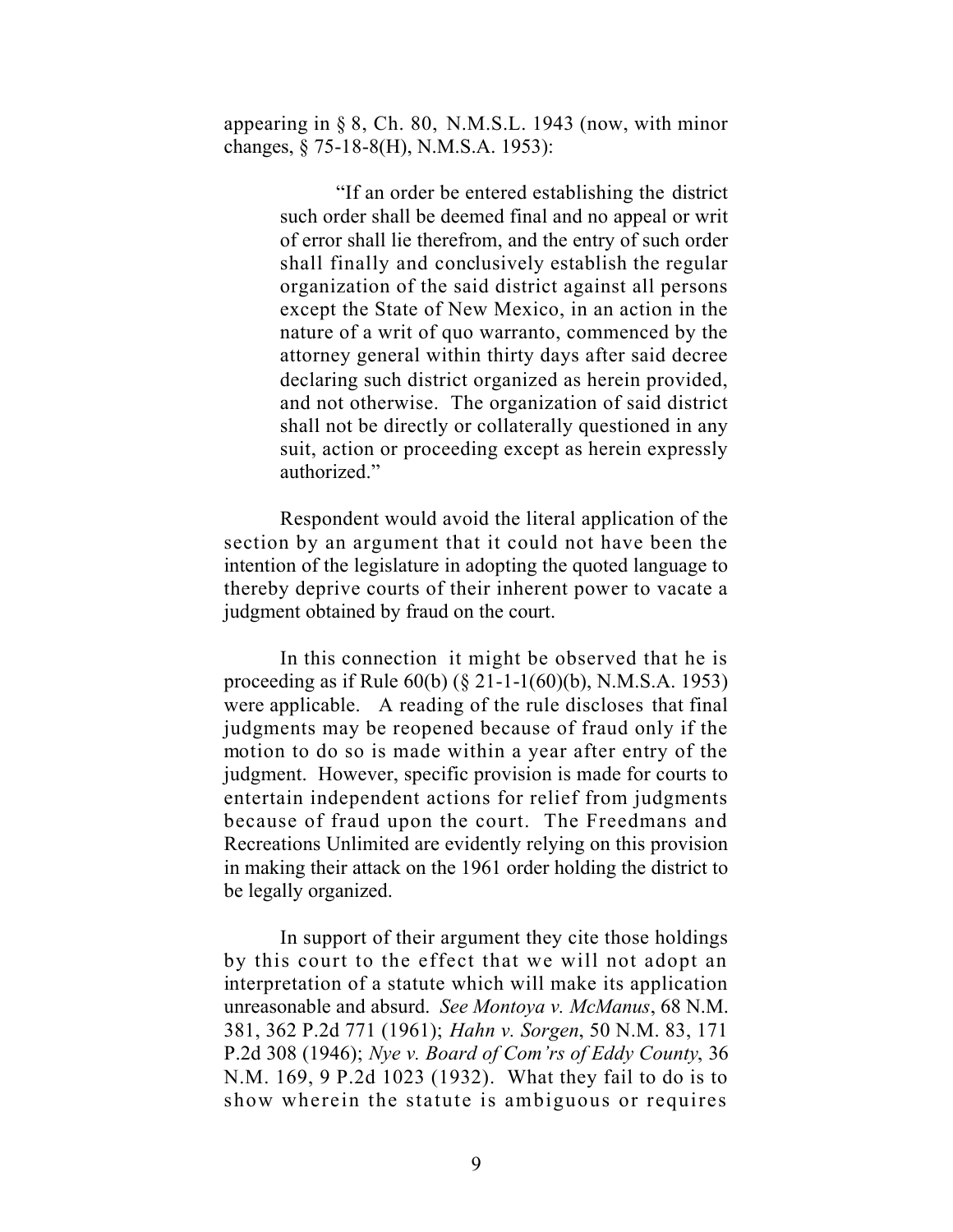interpretation and, further, how a holding that it limits the time for attack on the ground of fraud results in absurdity or unreasonableness. In our view, neither is true. How the language could have been made much clearer is difficult to imagine. It says specifically that the order establishing the district is final and not appealable, and finally and conclusively establishes that the district has been regularly organized, subject only to attack by the state through quo warranto during a period of 30 days. No exception is made for claims of fraud. If this were not enough, it adds that with this single exception the organization of the district may not be directly or collaterally brought into question. Again—no mention of an additional exception for fraud.

Neither do we agree that to give the statute this effect is in any sense unreasonable or absurd. To the contrary, the reasons for doing so are cogent and compelling. These we perceive to be to make possible the borrowing of money with assurance to the lenders that they are dealing with a qualified borrower which, in turn, would have the effect of reducing the rate of interest which would have to be paid on money obtained for public improvements. That this is a proper consideration was recognized by this court in *Oliver v. Board of Trustees of Town of Alamogordo*, 35 N.M. 477, 480, 1 P.2d 116, 118 (1931), where we find the following said:

> "\* \* \* Independently of said section, the right would exist in any interested party to resort to equity to stay the threatened action, if facts warranting the exercise of equitable jurisdiction were shown to exist. And but for said section such right would inhere, not alone for the thirty-day period limited in the act, but for the normal statutory period of limitation applicable to such a suit, unless lost by the existence of facts creating an equitable estoppel.

> "Short periods of limitations on the right to attack proceedings such as these are present almost invariably in legislation of this kind. 5 McQuillin, *Municipal Corp*. (2d Ed.) pp. 826 and 854. The reason therefor is well stated by the court in the case of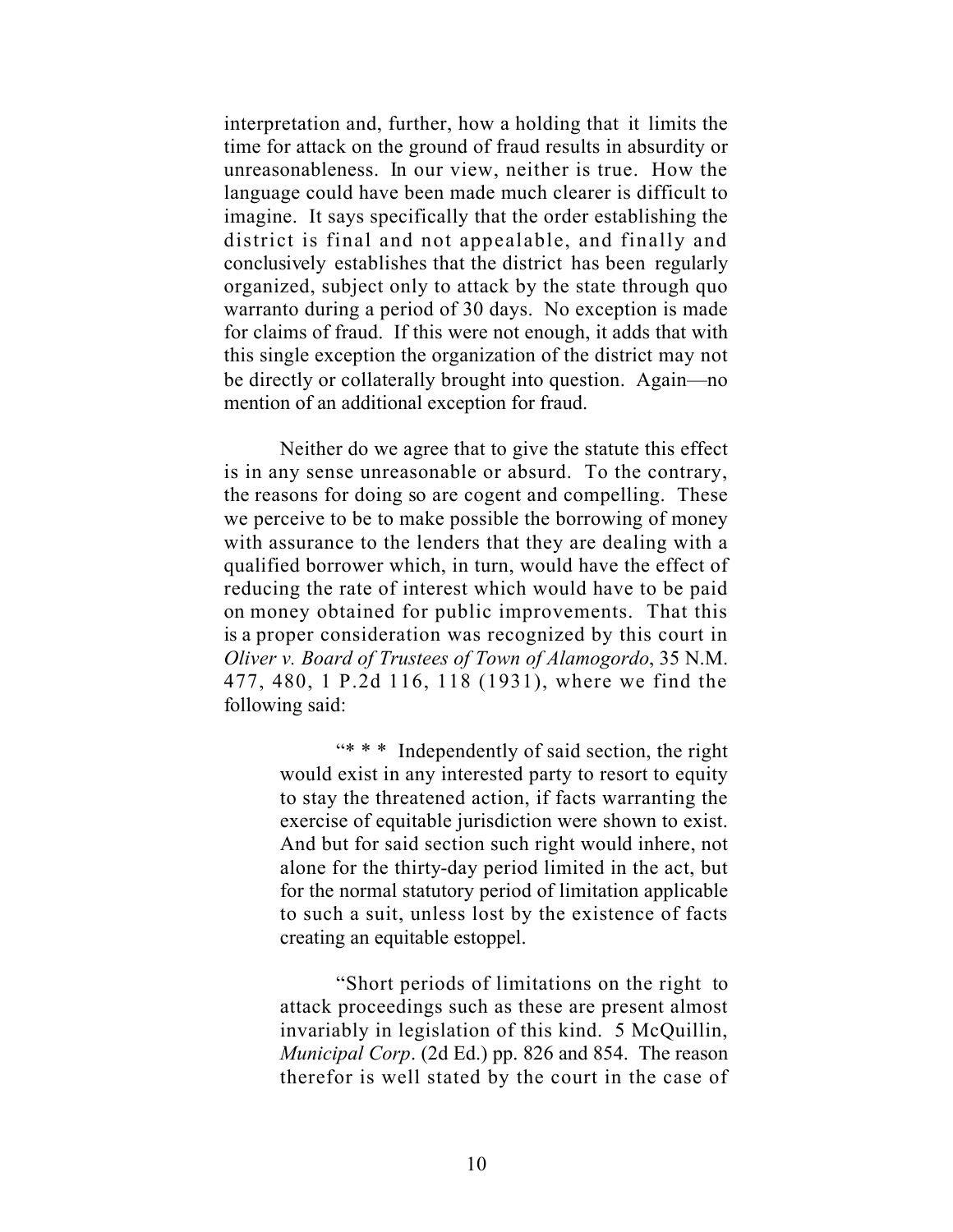*Edmonds v. Town of Haskell*, 121 Okl. 18, 247 P. 15, 19 [(1926)], where it said:

> "'This statute has a twofold purpose, and a twofold effect, viz: That of stabilizing and maintaining the credit of a town in the commercial world, and thereby benefitting property owners by maintaining a sound credit for their town, and on the other hand it carries assurance to contractors and investors in town securities that the legal obligations of the town must be met.'

"Such provisions are usually designated in the decisions as statutes of limitations. *Plagman*[*n*] *v. City of Davenport*, 181 Iowa 1212, 165 N.W. 393 [(1917)], and *McKone v. City of Fargo*, 24 N.D. 53, 138 N.W. 967  $[(1912)]$ . \* \* \*"

More directly in point is *In re Dexter-Greenfield Drainage District*, 21 N.M. 286, 310, 154 P. 382, 389 (1915), where we also find acceptance of a literal application of a short limitation period for review and the reasons therefor, in the following:

> "The above and foregoing review of the drainage law and of the proceedings of this case are sufficient to show that the appellant in this case undertook to raise the question of the sufficiency of the petition at a time long after the time provided for by the statute. The act provides a full and fair opportunity for all interested parties to appear and raise the very question which the appellant undertook to raise at another and later time. Undoubtedly, from a practical standpoint, it was the intention of the Legislature to have these questions determined before the expenditure of large sums of money in the making of the survey and preparation of the plans, profiles, and specifications, as provided in section 39 above referred to. We are of the opinion that the orders of the court entered in this proceeding, finding at the conclusion of the hearing provided by law for that purpose that the petition was sufficiently signed, as above indicated,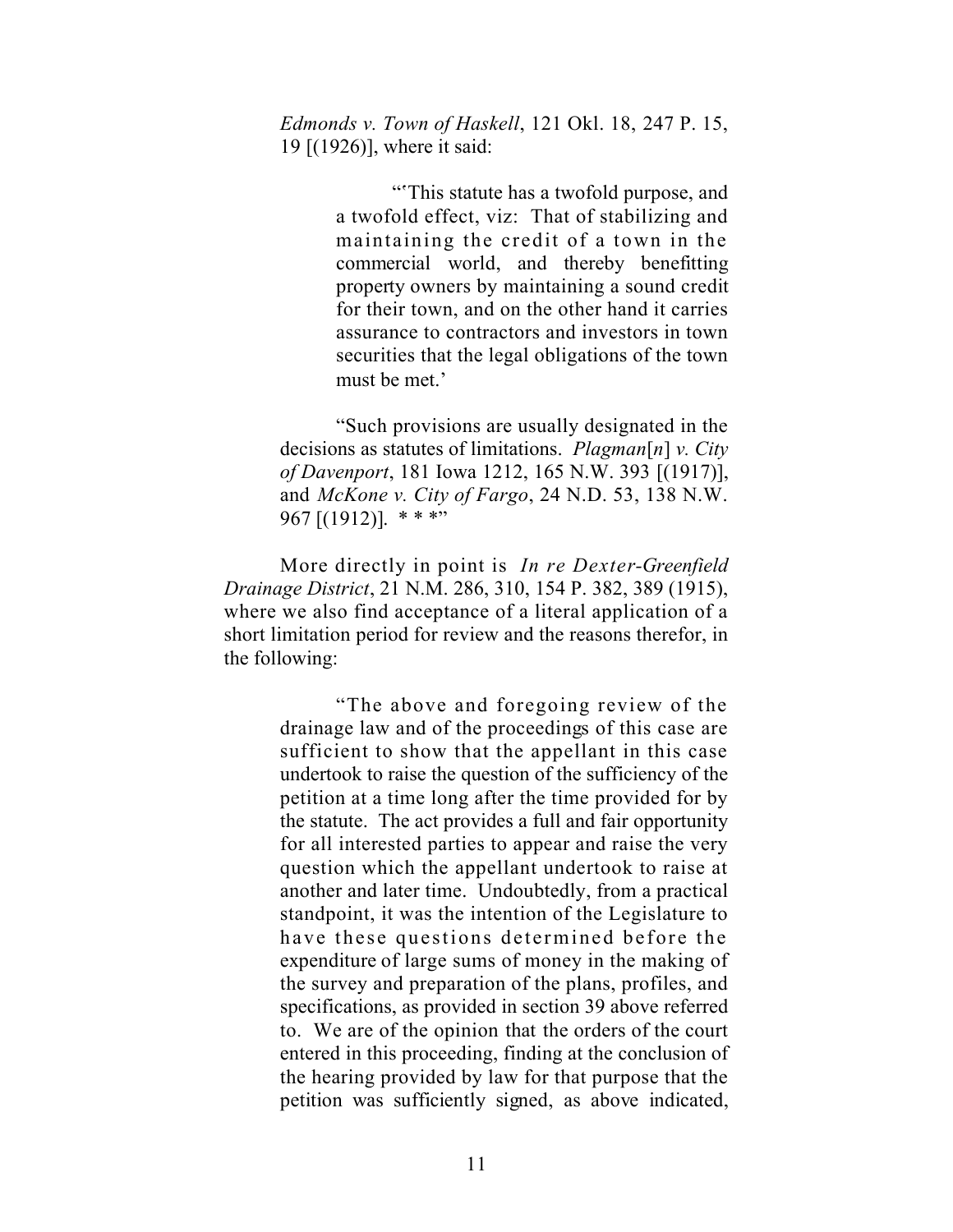\*\*\* and the same could not be attacked in any method whatever, except as provided by the statute, to wit, by appealing from the order sustaining the petition within 30 days from the entry thereof, and that any other method of attack, whether in the same proceeding, or in any other proceeding, constitutes a collateral attack, and is unavailable."

Further, after citing and quoting from *People v. Waite*, 213 Ill. 421, 72 N.E. 1087 (1904); *O'Neill v. Yellowstone Irrigation District*, 44 Mont. 492, 121 P. 283 (1912), and *Miller v. Perris Irrigation District*, 85 F. 693 (C.C.S.D. Cal. 1898), to which cases we also refer, the court had the following to say, at page 312 of 21 New Mexico Reports, at page 390 of 154 Pac.:

> "\* \* \* It is the law that confers the jurisdiction, and not the court, and public policy requires that where the jurisdiction of the court, as provided by statute, is based upon the ascertainment and determination of certain facts, and a full and fair opportunity is given to all parties interested to be heard thereon, and a right of appeal afforded final determination of those facts, constitutes res adjudicata and cannot be inquired into at any other time, or by any other method than that provided by the statute. If this were not true, and the practice adopted by the appellant in this case were allowed, parties could remain silent until vast amounts of money were expended in the construction of these drainage districts, and then come forth and raise these facts and cause a possible waste of this money, when they might just as well have raised it before the expenditure."

. . . .

*Burns v. District Court of the Eighteenth Judicial District*, 144 Colo. 259, 356 P.2d 245 (1960), is a recent case we have found and is of particular interest because the limitation period and method for attacking organization of a recreation and park district in Colorado is in almost identical language to that contained in § 75-18-8(H), supra.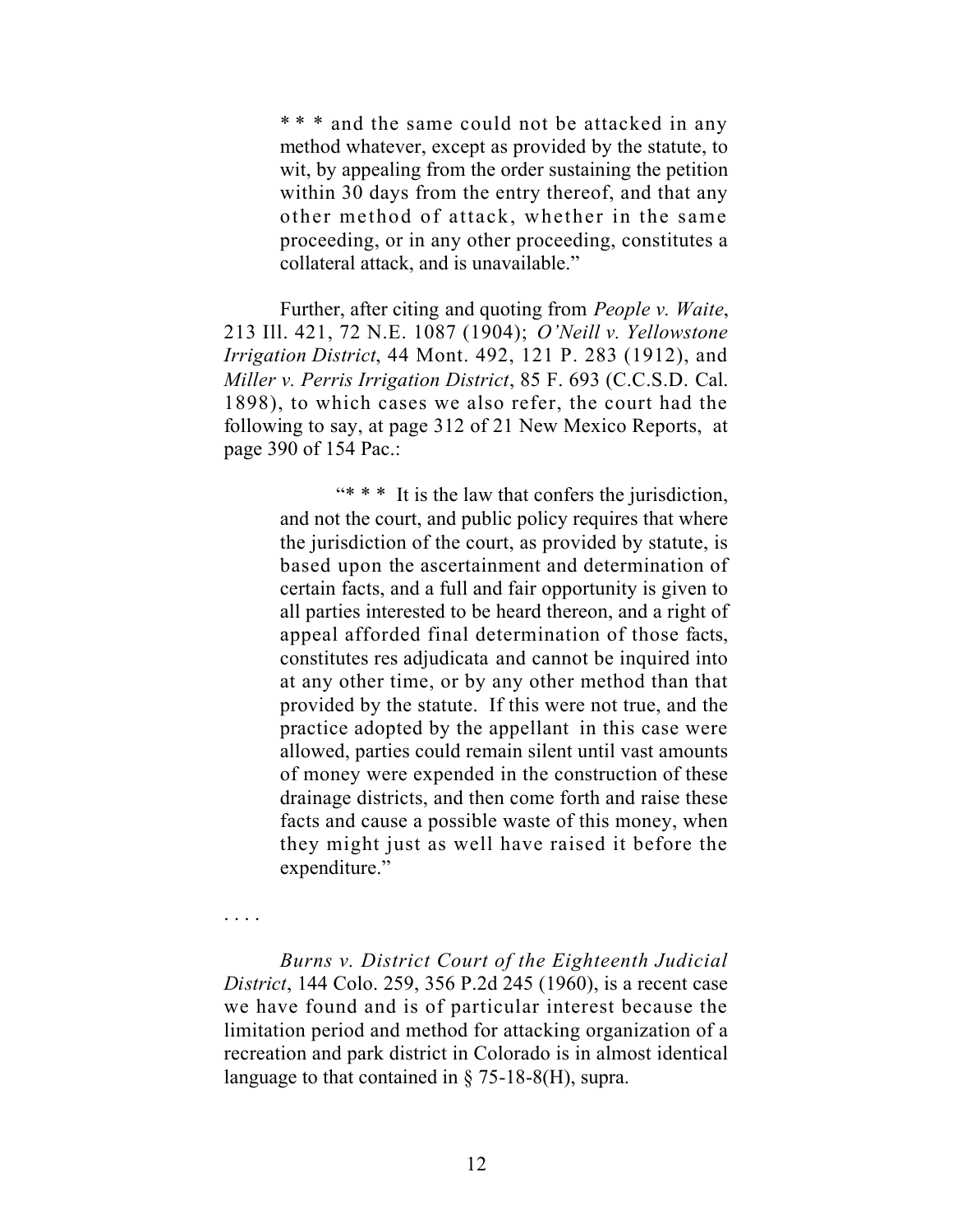The action was an original proceeding in the nature of certiorari in the Supreme Court to obtain review of the District Court's action in establishing the district and sought a declaration that it was null and void. The decree establishing the district was entered October 30, 1959. Thereafter, before the passage of 30 days, a request was made for the attorney general to institute quo warranto proceedings. He refused. The petition in certiorari was filed on December 29, 1959. The limitation statute was held to effectively prevent the petitioners from attacking the organization through certiorari. The announced reason was the "need for accelerating contract negotiations and the taking of other action looking to accomplishing the purposes of the district, free of the fear of subsequent attack of the district's legal existence."

Although the attacks on the organization were not based on alleged fraud, they were not materially different in that they asserted shortcomings in the form of the petitions, failure to take evidence, defects in the notice, and other similar matters. The Colorado court announced no exceptions to the application of the statute.

. . . .

Although our decision is based on the fact that the action was not commenced within the time provided by the applicable statute, we should observe that quo warranto by the attorney general is the only method for getting a review and determination of the court's action in entering its order pursuant to  $\S$  75-18-8(G), supra.

*Id*. at 747-50; *see also Luke v. Cataldi*, 883 A.2d 1114, 1119 (Pa. Commw. Ct. 2005) (conditional use permit not considered void *ab initio* where challenge to permit not timely presented); *State ex rel. Condon v. City of Columbia*, 339 S.C. 8, 528 S.E.2d 408, 411-12 (S.C. 2000) (90-day period of limitations in annexation statutes applies because more specific statute of limitations prevails over any general one; thus, even a *quo warranto* action is barred if untimely filed); *State ex rel. King v. Village of Praethersville*, 542 S.W.2d 578, 580-81 (Mo. Ct. App. 1976) (*quo warranto* proceedings dismissed under theory of laches despite fact that incorporation of a village was unquestionably improper, where village had existed for 22 years and had become a recognized governmental entity).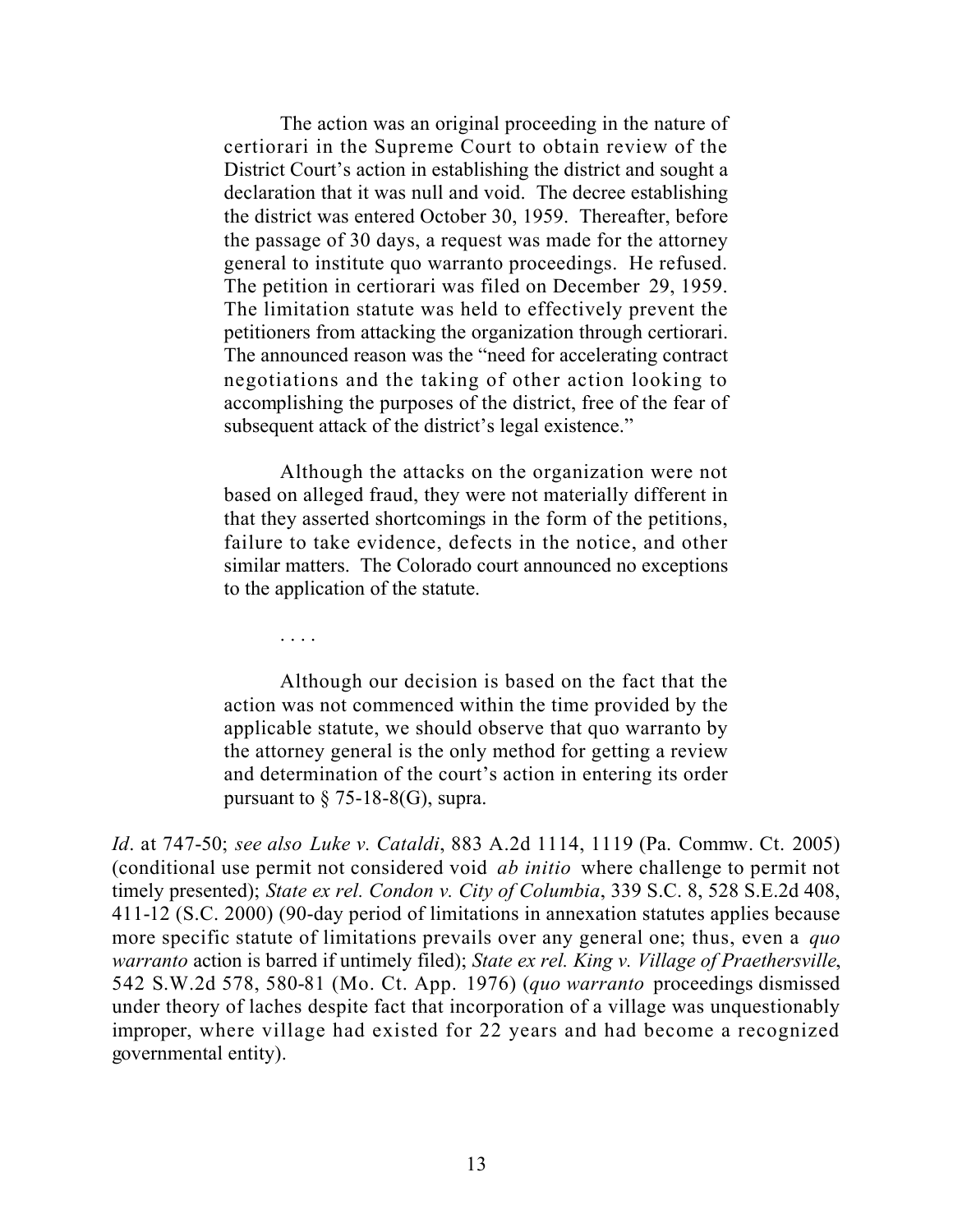[¶22] We agree entirely with this reasoning and find that it applies with equal logic to Mountain Cement's belated attempt to have the district court declare the Board's decision void *ab initio*. Mountain Cement's argument could have been presented to the Board before it declared the District to be organized, and the argument could have been presented to the attorney general in seeking a *quo warranto* proceeding. Alternatively, Mountain Cement could have filed a petition with the Board, pursuant to Wyo. Stat. Ann. § 41-10-107(b) (Michie 1983), to have its property excluded from the District prior to issuance of the Board's order establishing the District.<sup>6</sup>

[¶23] Mountain Cement's allegation that the Board's action was *ultra vires* and therefore void *ab initio* is nothing more than an attack upon the Board's determination of the validity of the Petition seeking formation of the District. That allegation is barred not only by the strict period of limitation found in § 41-10-107(g), but also by the *quo warranto* requirement of the same statutory section.

[¶24] Because we affirm the district court's dismissal of Claim I of Mountain Cement's Complaint on the above ground, we need not consider the issue of whether the period of limitations found in  $\S$  1-3-109 was also exceeded.

# *Whether the District's proposed general obligation bond issue for the purpose of improving and expanding the District's existing water system is in violation of law?*

[¶25] The District planned to fund its improvement project by issuing general obligation bonds in the amount of \$660,000.00, which bonds would accrue interest at 7 percent per annum, maturing in 30 years. On February 7, 2008, the District passed a resolution to levy an 8-mill tax on property within the District for the purpose of repaying the bonds. As noted above, two of Mountain Cement's claims survived dismissal: Claim IV, which challenged the District's tax resolution, and Claim V, which sought a declaration that the bond issue was invalid. *See supra* ¶ 8. Those claims were later determined against Mountain Cement via summary judgment. The present issue, arising out of Claim V, was determined by the district court in a decision letter dated April 20, 2010. The determination of that issue is primarily a question of statutory interpretation, requiring a journey through numerous statutes.<sup>7</sup> We will begin that process by setting forth Mountain Cement's position.

[¶26] Chapter 10 of Title 41 of the Wyoming Statutes is entitled Water and Sewer District Law. Wyo. Stat. Ann. § 41-10-103(a) (LexisNexis 2009) authorizes a board of county commissioners to establish water and sewer districts. Once a district has been

  $6$  Section 41-10-107(b) was repealed in 1998. 1998 Wyo. Sess. Laws, ch. 115,  $§$  5 at 824.

<sup>&</sup>lt;sup>7</sup> We will refer to the 2009 version of each statute, unless a different version was in effect at the relevant time during this controversy.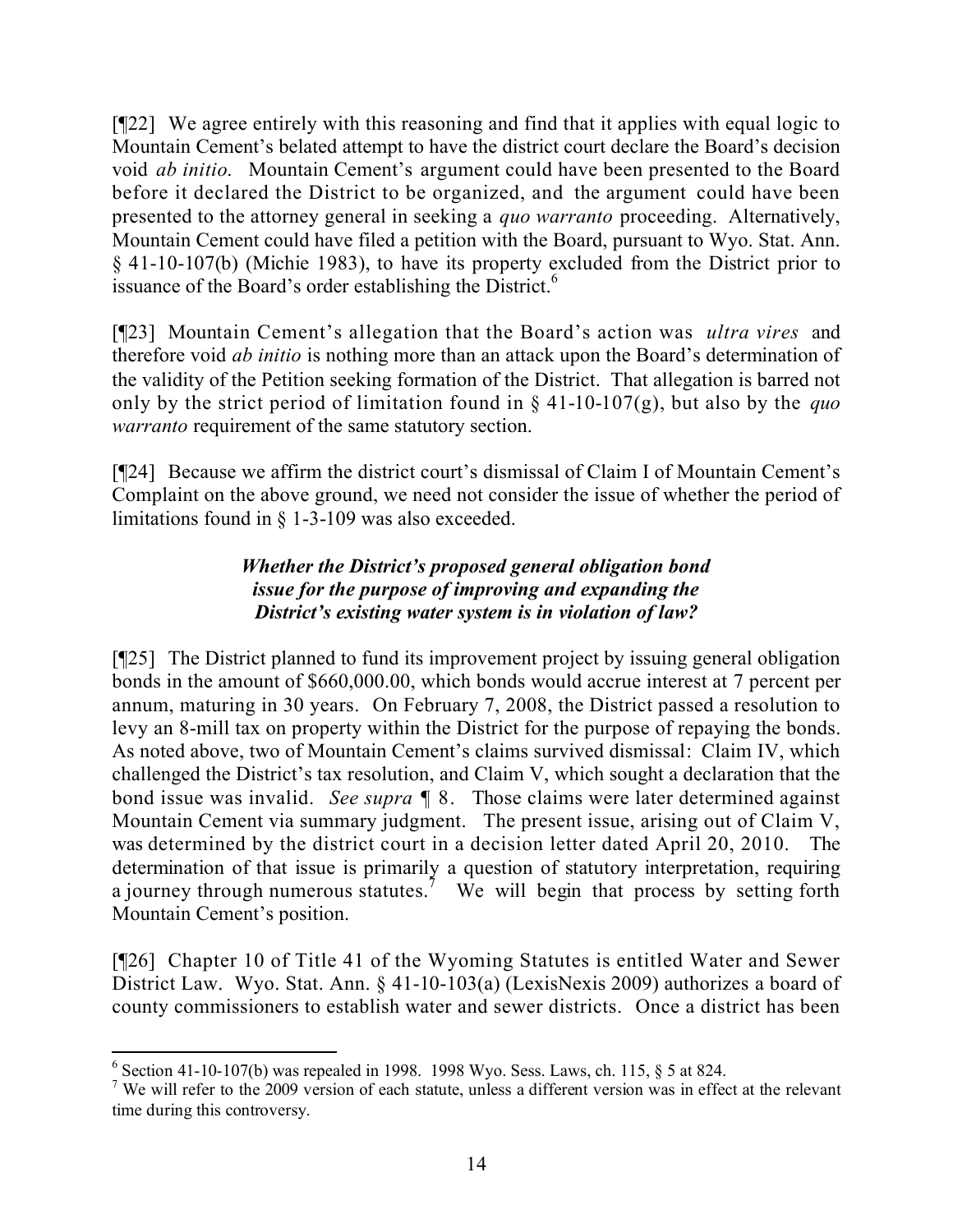established, Wyo. Stat. Ann. § 41-10-113(a)(xii) (LexisNexis 2009) grants it the following authority: "To borrow money and incur indebtedness and other obligations and evidence the same by certificates, notes or debentures, and to issue bonds, in accordance with the provisions of this act<sup>[1]</sup>. In turn, Wyo. Stat. Ann. § 41-10-124(a) (LexisNexis 2009) delineates the types of securities available to a district to evidence the borrowing of money:

> (a) A district may borrow money and issue the following securities to evidence such borrowing:

> > (i) Short-term notes;

(ii) General obligation bonds and other like securities;

(iii) Revenue bonds and other like securities; and

(iv) Special assessment bonds and other like securities.

[¶27] The focal point of the present issue is the language of Wyo. Stat. Ann. § 41-10- 128 (LexisNexis 2009), which reads in its entirety as follows:

# **§ 41-10-128. Borrowing money and issuing bonds for purpose of acquiring or improving water or sewer system or other income-producing project.**

A district in pursuance of a resolution may borrow money, issue bonds, or otherwise extend its credit for the purpose of acquiring or improving a water or sewer system, or other income-producing project; *provided that the bonds or other obligations shall be made payable solely out of the net revenues derived from the operation of the system or other such project;* and the systems and projects may be combined, operated and maintained as joint systems or projects, in which case the bonds or other obligations shall be made payable solely out of the net revenues derived from the operation of the joint systems or projects. No revenue bonds or other like securities shall be issued unless the issuance thereof has been submitted to a vote of the electors and approved by a majority of the qualified taxpaying electors voting on the question and by a majority of other qualified electors voting thereon, or, if no ballots are cast in one (1) of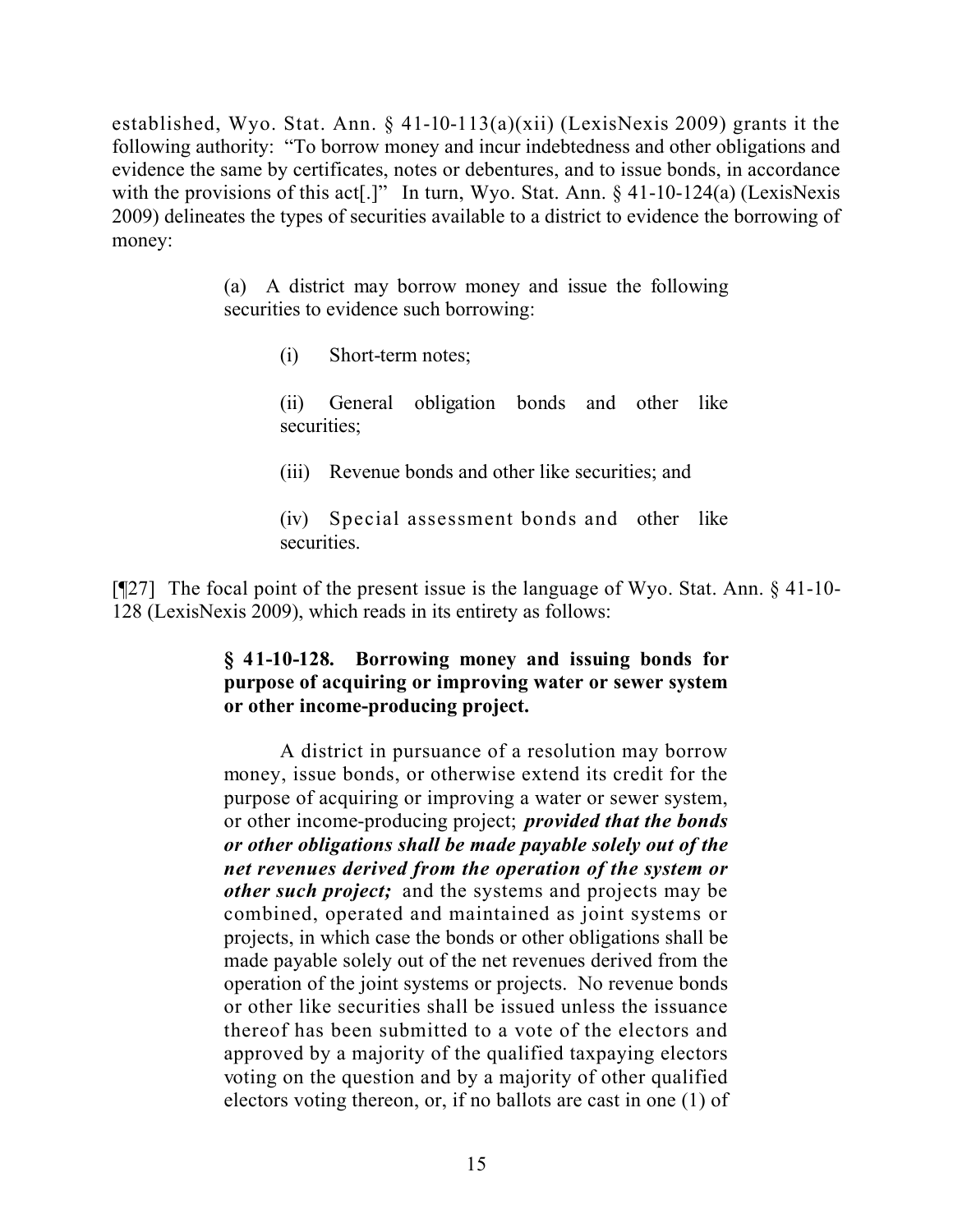the ballot boxes and a majority of the ballots in the other ballot box favor the issuance of such bonds or other like securities, approved either by a majority of the qualified taxpaying electors voting thereon or by a majority of the other qualified electors voting thereon, as the case may be, at an election held as provided for bond elections by the Political Subdivision Bond Election Law, W.S. 22-21-101 through 22- 21-112.

(Emphasis added.) It is Mountain Cement's position that the above-emphasized language specifically limits the District to the issuance of revenue bonds, rather than general obligation bonds, under these circumstances.

[¶28] The district court employed the following logic in disagreeing with Mountain Cement and in granting summary judgment to the District. First, citing §§ 41-10-113 and 41-10-124, the district court noted the general authority of districts to incur debt and to issue bonds. Next, the district court concluded as follows in regard to the first sentence of § 41-10-128:

> As used in the first sentence of Section 128, one *could* (but is not necessarily required to) conclude that the word "bonds" could apply to revenue bonds *and* general obligation bonds. However, this conclusion defies logic given the fact that the remainder of that same sentence mandates that the "bonds" be repaid out of net revenues, a requirement generally applicable only to revenue bonds. It would seem, then, that the term "bonds" does not include general obligation bonds which, by definition, are repaid from *ad valorem* property taxes.

(Emphasis is original.)

To these comments, the district court appended a footnote in which it surmised that "[t]he conclusion that Wyoming Statute § 41-10-128 is intended to be limited to "revenue bonds" is bolstered by the sentence within that statute that refers specifically to revenue bonds."

[¶29] The reader might conclude at this point that the district court had found the statute to be unambiguous, and that the statute limits districts to the use of revenue bonds when acquiring or improving a water system. But the above-quoted language from the decision letter directly precedes the following:

> Further, to read the statute as Mountain Cement would ask would leave a district with virtually no ability to create its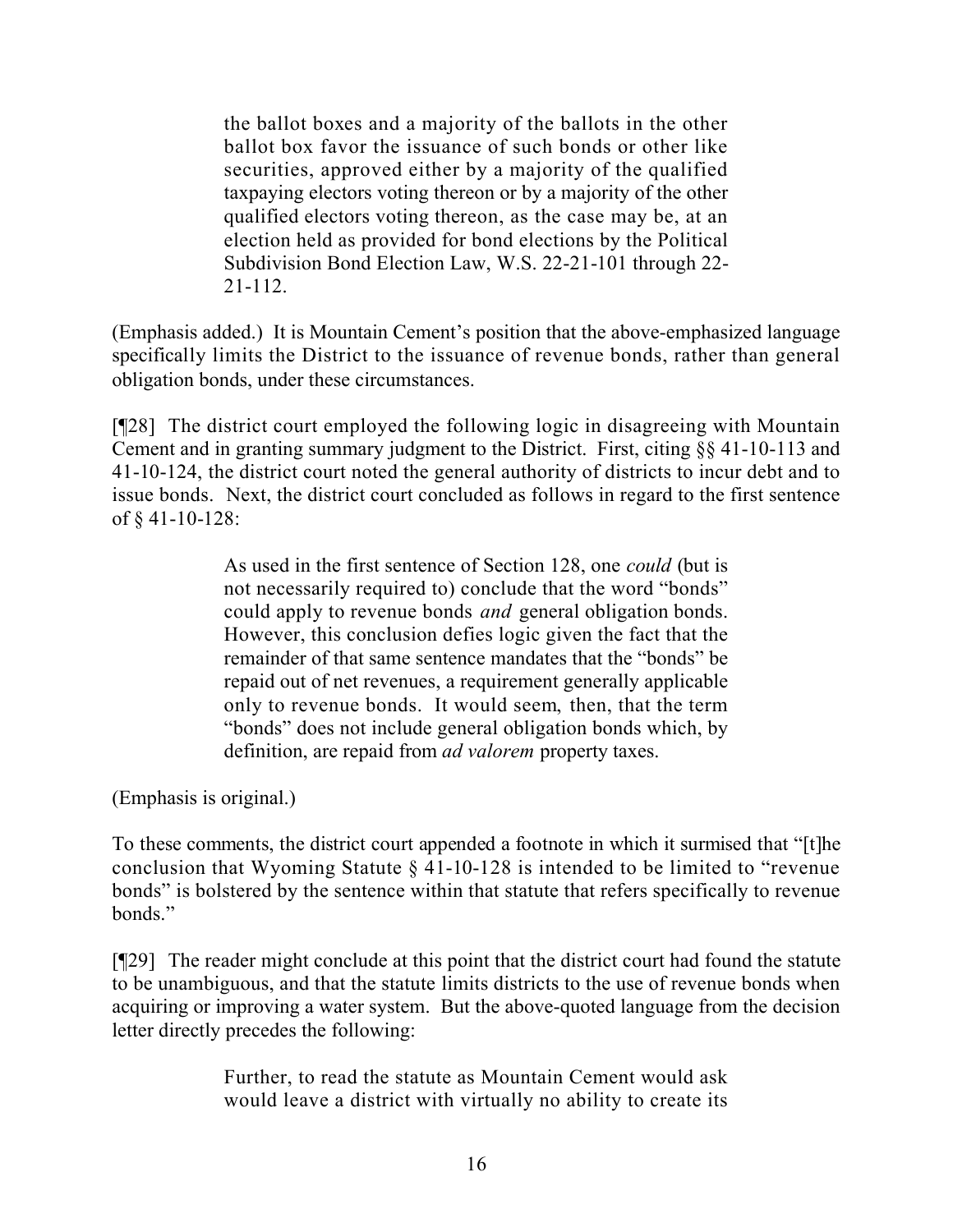water supply system in the first place, as the construction of the initial system surely would meet the definition of "acquiring or improving a water or sewer system," thus meaning that any foundling district would be required to pay for the new construction or purchase of its water system *solely* from revenues collected from that system. Practically speaking, this limitation would nullify a district's ability to acquire or build an initial water supply system.

Taken as a whole, Wyoming Statute § 41-10-128 is ambiguous and requires this Court to delve further in its quest for a proper statutory interpretation.

In other words, the district court found the language of the statute, in and of itself, to be unambiguous, but then found the statute to be ambiguous based upon its possible application.<sup>8</sup>

[¶30] Having found § 41-10-128 ambiguous, the district court sought to determine legislative intent first by looking to the statute's origin in 1959 Wyo. Sess. Laws, ch. 188, §§ 24-28, at 277-78, where the following related sections are found:

# **Forms of Borrowing—Exemption From Taxation**

**Section 24.** A district may borrow money and issue the following securities to evidence such borrowing:

Short-term notes;

This statement is not supported by citation to any authority or to the record.

  $8$  Later in its decision letter, in a section entitled "Public Policy Behind Wyoming Statute § 41-10-128," the district court further explained this reasoning:

Another point bears mentioning here: Most of the water and sewer districts in Wyoming are relatively small. They generate sufficient income from their systems to maintain and operate those systems. However, the high up-front costs necessarily incurred in the construction and/or acquisition of water and sewer systems would preclude such initial construction and/or acquisition of such systems if the districts were limited solely to their revenue stream to pay those initial costs. Absent the ability to access property tax revenues and to issue general obligation bonds, many, if not most, of the water and sewer districts in Wyoming simply could not construct or acquire water or sewer systems.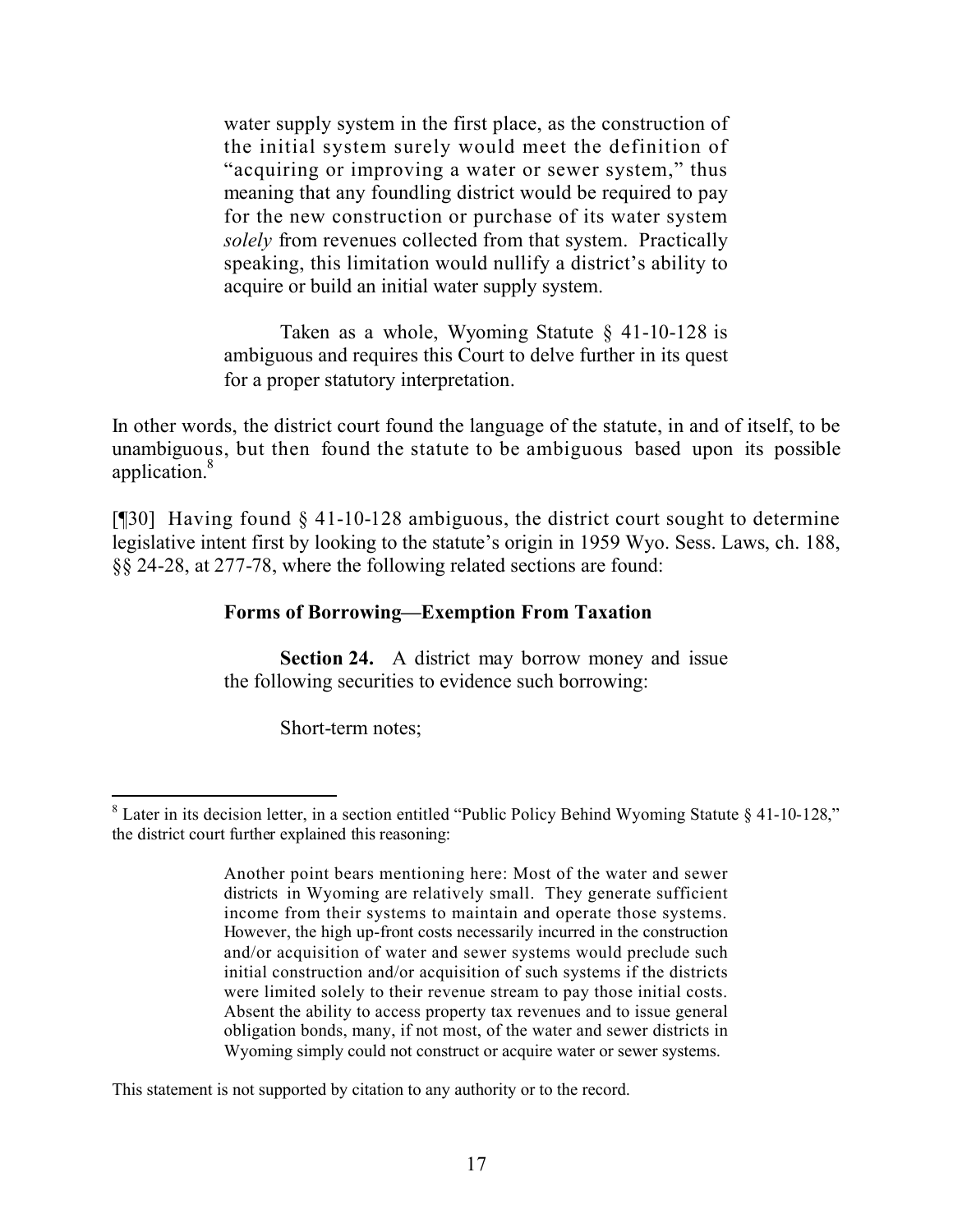General obligation bonds and other like securities;

Revenue bonds and other like securities; and

Special assessment bonds and other like securities.

. . . .

#### **Short-Term Notes**

**Section 25.** A district, upon the affirmative vote of four directors, is hereby authorized to borrow money without an election in anticipation of the collection of taxes or other revenues and to issue short-term notes to evidence the amount so borrowed. Such short-term notes shall be payable from the fund for which the money was borrowed; shall mature before the close of the fiscal year in which the money is borrowed; and shall not be extended or funded except in compliance with Section 26, "General Obligation Bonds" of this Act.

### **General Obligation Bonds.**

Section 26. No bonds or other evidences of indebtedness payable in whole or in part from the proceeds of general (ad valorem) property taxes or to which the full faith and credit of a district are pledged, shall be issued, except in pursuance of a resolution, nor until the question of their issuance shall at a special or biennial election be sumbitted [sic] to a vote of the electors and approved by a majority of the qualified taxpaying electors voting on the question and by a majority of other qualified electors voting thereon, in the maner [sic] provided by Article 6, Chapter 31, Wyoming Compiled Statutes, 1945, as from time to time amended.

### **Limitation on Indebtedness**

**Section 27.** The aggregate amount of bonds or other evidences of indebtedness shall not exceed six per centum of the assessed value of the taxable property within the district as shown by the last preceding general assessment; provided, however, that in determining the amount of indebtedness, there shall not be included within the computation, bonds or other evidences of indebtedness outstanding or authorized to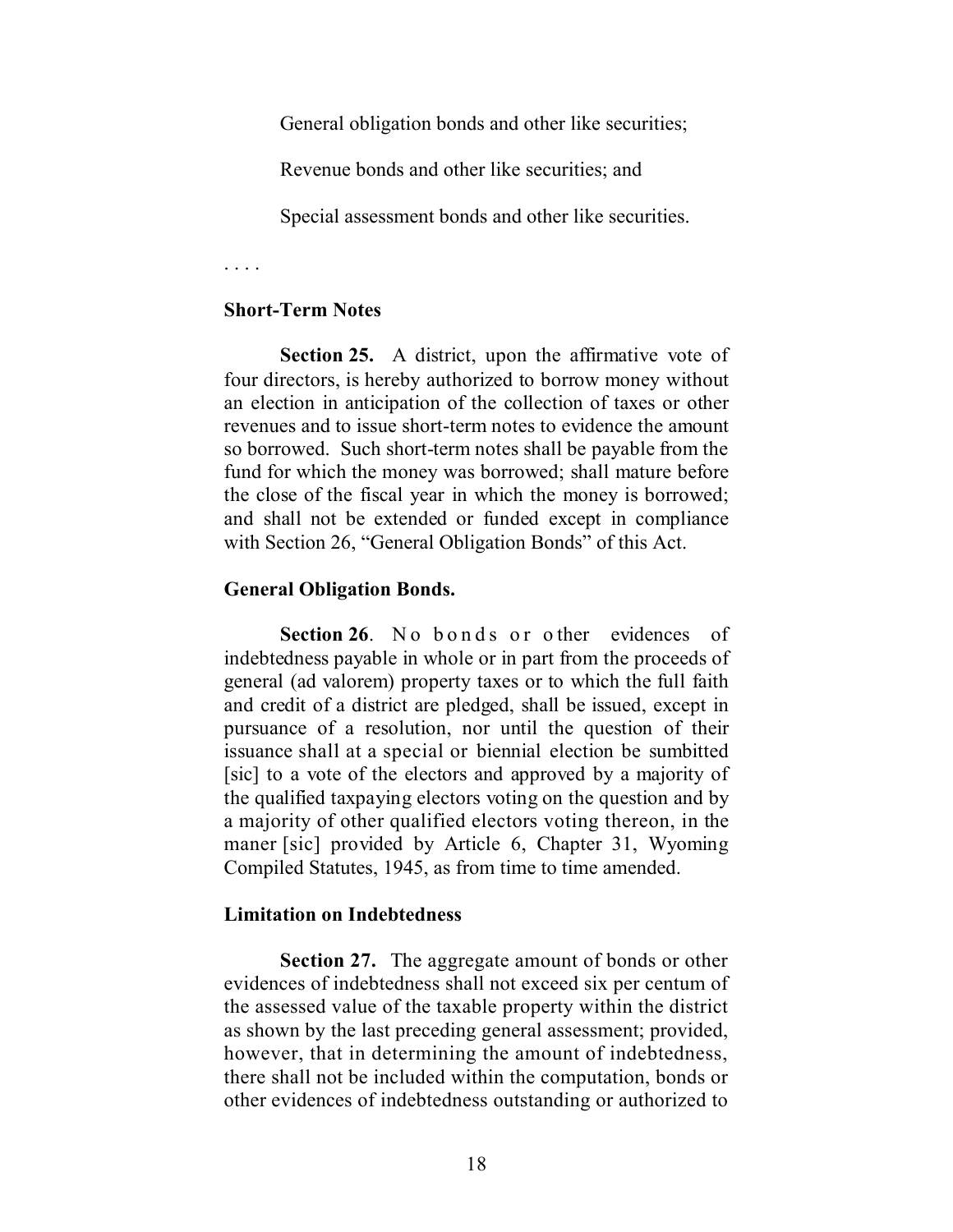be issued for supplying water to the district, short-term notes, special assessment securities, or securities payable solely from the net revenues of an income-producing system or other project.

#### **Revenue Bonds.**

. . . .

**Section 28.** A district in pursuance of a resolution may borrow money, issue bonds, or otherwise extend its credit for the purpose of acquiring or improving a water or sewer system, or other income producing project; provided that the bonds or other obligations shall be made payable solely out of the net revenues derived from the operation of such system or other such project; and such systems and projects may be combined, operated and maintained as joint systems or projects, in which case such bonds or other obligations shall be made payable solely out of the net revenues derived from the operation of such joint systems or projects. No revenue bonds or other like securities shall be issued unless the issuance thereof has been submitted to a vote of the electors and approved by a majority of the qualified taxpaying electors voting on the question and by a majority of other qualified electors voting thereon, in the manner provided by Article 6, Chapter 31, Wyoming Compiled Statutes, 1945, as from time to time amended.

[¶31] From the format and organization of these sections, the district court reached the following conclusions:

> In large part, the statute stood then as it does today. And, as it originated, the Act followed a logical sequence of specifying the various methods by which a district could finance its projects.

> In reviewing the original form of the Act, it becomes apparent that Sections 24-28 were intended to address the various means by which a district could incur indebtedness and/or otherwise finance its projects. Revenue bonds were only one such option. And, while "revenue bonds" are limited to being issued for the "purpose of acquiring or improving a water or sewer system, or other income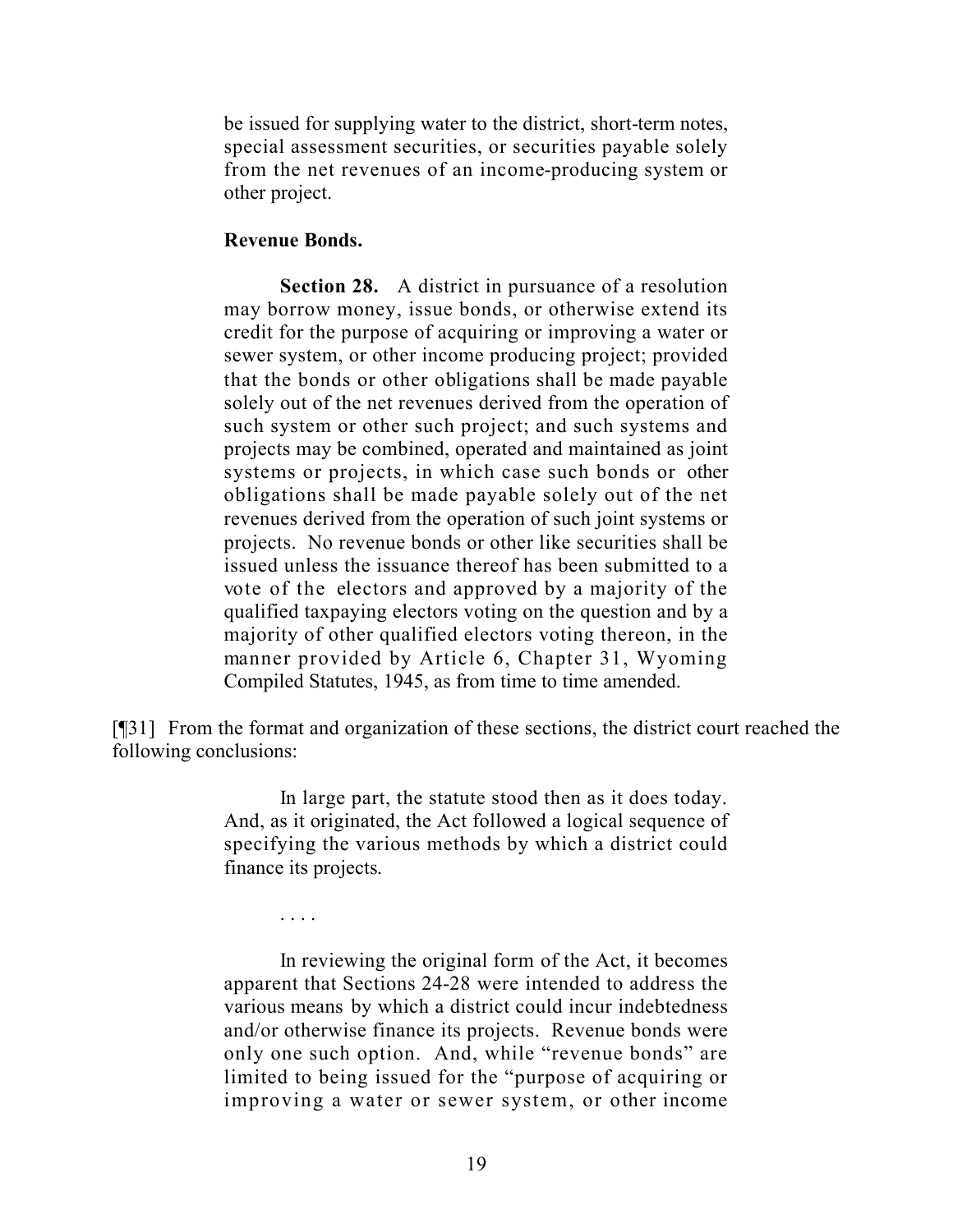producing project," the contrary is not true under the Act: Revenue bonds are *not* the *only* means a district has of financing such projects.

(Emphasis in original.) To make it more clear, we will re-state what we believe to be the district court's interpretation of the relevant portions of the above sections. First, Section 26 does not prohibit the use of general obligation bonds to finance the acquisition or improvement of a water or sewer system. Second, the phrase "provided that the bonds or other obligations shall be made payable solely out of the net revenues" in Section 28 applies only to revenue bonds. In other words, under the district court's reading of these sections, a district may fund a water system acquisition or improvement project either through general obligation bonds, or through revenue bonds, but if done by the latter, the bonds must clearly state that they are payable solely out of revenue from the project.

[ $[$ ][32] To bolster this interpretation of  $\S$  41-10-128, the district court cited other sections of the Water and Sewer District Law. For instance, Wyo. Stat. Ann. § 41-10-115 (LexisNexis 2009) provides in pertinent part as follows:

> To levy and collect taxes, the board shall determine, in each year, the amount of money necessary to be raised by taxation, taking into consideration other sources of revenue of the district, and *shall fix a rate of levy, which*, when levied upon every dollar of assessed valuation of taxable property within the district, and together with other revenues, *will raise the amount required by the district annually to supply funds for paying expenses of organization and the costs of acquiring, operating and maintaining the works and equipment of the district* . . . .

(Emphasis added.) In this section, the district court found legislative intent that districts may fund water and sewer systems through taxation and the concomitant issuance of general obligation bonds. Similarly, the district court reached the following conclusion from its reading of Wyo. Stat. Ann. § 41-10-127 (LexisNexis 2009), the substance of which is identical to the language of Section 27 set forth above:

> The intent to allow a variety of financing options also is reflected in Wyoming Statute  $\S$  41-10-127,<sup> $\Box$ </sup> which limits the amount of indebtedness a board may incur but specifically excludes from that calculation "bonds or other evidences of indebtedness . . . for supplying water to the district[.]" *Id.*  Accordingly, The District has the power to incur general obligation bonds issued to supply water to The District. Section 127 provides that maximum aggregate amount of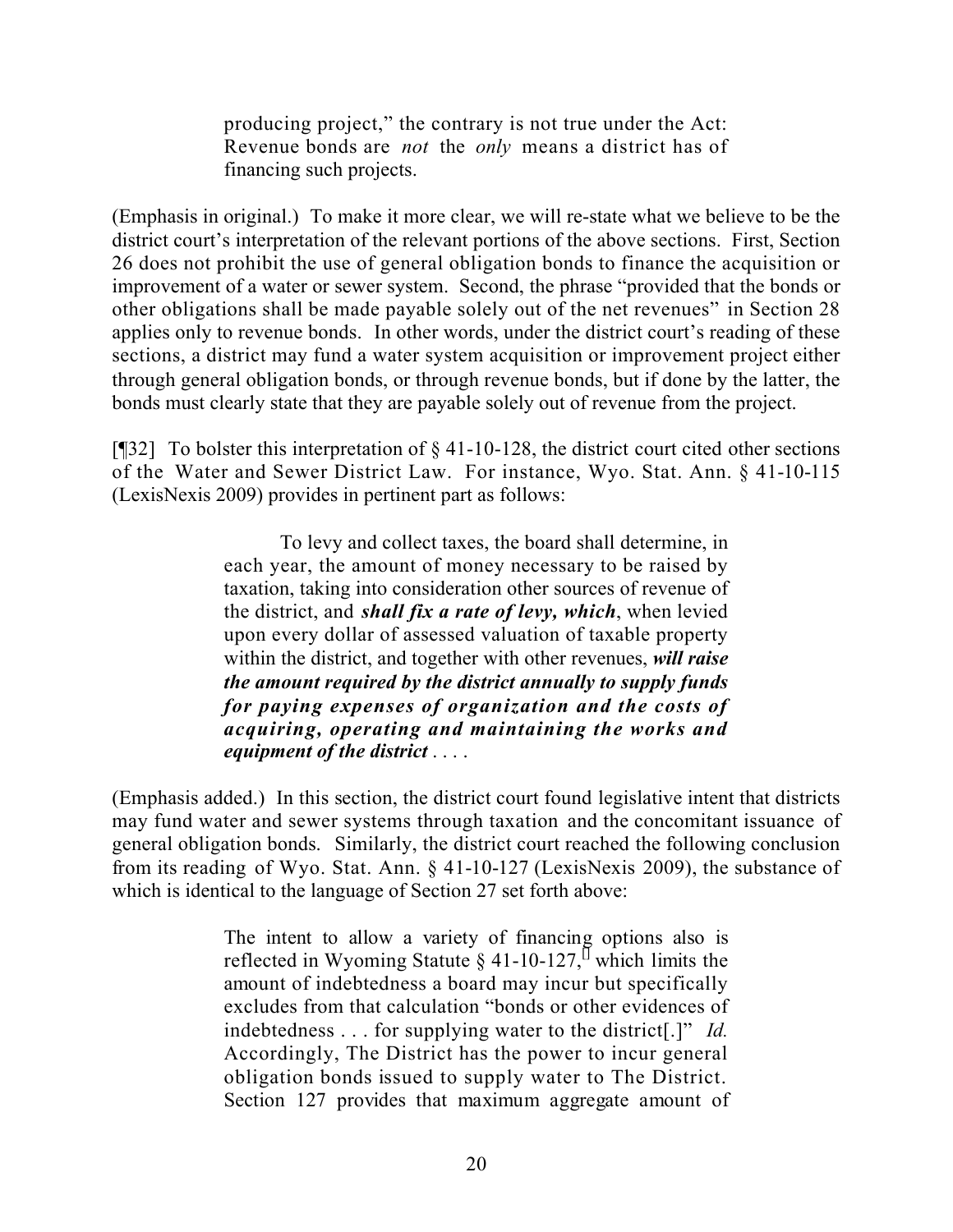indebtedness a district can incur but exempts indebtedness outstanding for supplying water to the district from those calculations.

[¶33] Next, the district court concluded that Wyo. Stat. Ann. § 41-10-130 (LexisNexis 2009) "arguably allows a district to incur indebtedness to pay for the acquisition or improvement of **any** project by general obligation bonds *or* revenue bonds" because the "section apparently applies to **all** extensions of credit, including general obligation bonds." (Emphasis in original.) Section 41-10-130 provides in pertinent part as follows:

> Whenever any board shall determine, by resolution, that the interest of said district and the public interest or necessity demand *the acquisition or improvement of any project* . . . to carry out the objects or purposes of said district, *requiring the creation of an indebtedness or the issuance of securities herein required to be authorized by the electors of the district*, said board shall order the submission of the proposition of creating such indebtedness or securities to the qualified electors of the district at an election.

(Emphasis added.)

[¶34] The district court found additional support for the proposition that revenue bonds are not intended to be the sole method for financing the acquisition or improvement of a water system in the language of Wyo. Stat. Ann. § 41-10-131 (LexisNexis 2009). That statute provides in part as follows:

> The principal of and interest on revenue bonds herein authorized to be issued . . . shall be payable solely from the net revenues derived from the operation of the project for the acquisition or improvement of which the bonds are issued . . . ; *and the principal of and interest on special assessment bonds herein authorized to be issued . . . shall be payable solely out of moneys collected on account of the assessments, principal, interest and any penalties, levied for the project for the acquisition or improvement of which the bonds are issued*[.]

(Emphasis added.) The district court concluded that the emphasized language of this section "would be rendered null and void if a district was limited to acquiring or improving a water or other income-producing project out of the net revenues of said project." Finally, the district court cited Wyo. Stat. Ann. § 41-10-134 (LexisNexis 2009), which provides that "[g]eneral obligation bonds, revenue bonds or special assessment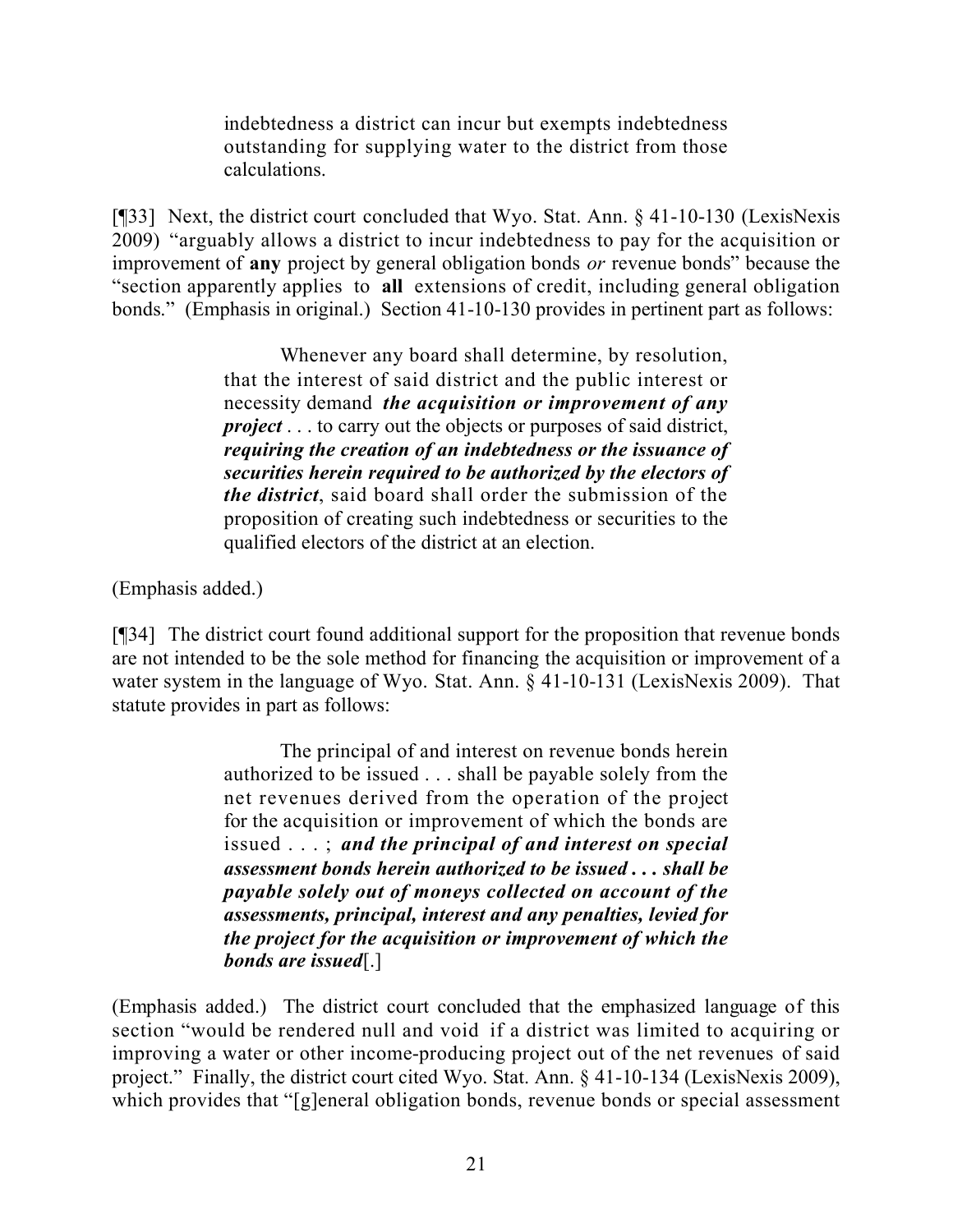bonds herein authorized to be issued shall bear a date or dates, shall mature in a denomination or denominations *at the time or times not exceeding the estimated life of the improvements acquired with the bond proceeds* . . . ." (Emphasis added.)

[¶35] Mountain Cement's disagreement with the district court's conclusions is threepronged. First, Mountain Cement is adamant that the very specific words used in § 41- 10-128 are unambiguous, and those words unambiguously require that bonds issued for the purpose of acquiring or improving a water system "shall be made payable solely out of the net revenues derived from the operation of the system. . . ." In short, such bonds must be revenue bonds.

[¶36] Second, while conceding that the title or heading of a statute is not part of the substantive law enacted, Mountain Cement notes that the title or heading may suggest the purpose of the statute. *See* Wyo. Stat. Ann. § 8-1-105(c) (LexisNexis 2009); *Counts v. State*, 2008 WY 156, ¶ 18, 197 P.3d 1280, 1285 (Wyo. 2008); and 73 Am. Jur. 2d *Statutes* § 108 (2001). In that regard, Mountain Cement finds the legislative history of the headings to this statute instructive. We noted above that, as originally enacted in the 1959 Session Laws, Section 28 was entitled "Revenue Bonds."<sup>5</sup> Mountain Cement considers that heading a clear indication that the bonds described therein were to be revenue bonds. In 1965, the legislature re-enacted Section 28 with the new heading "Water, Sewer System Bonds; Conditions." 1965 Wyo. Sess. Laws, ch. 144, § 2, at 397. In this change, Mountain Cement sees the legislature's intent to identify the specific conditions that must be placed upon bonds issued for water systems; i.e., such bonds must be payable solely out of revenues. Mountain Cement also points out a further reenactment of the statute in 1996, with the heading changed to "Borrowing money and issuing bonds for purpose of acquiring or improving water or sewer system or other income-producing project." 1996 Wyo. Sess. Laws, ch. 97, § 2, at 327. This change, Mountain Cement contends, reinforced the legislature's intent to limit how bonds can be used to fund water systems.

[¶37] Finally, Mountain Cement disagrees with the conclusions the district court reached when reading § 41-10-128 *in pari materia* with other sections of the Water and Sewer District Law. For instance, Mountain Cement reads § 41-10-115 as authorizing the District to pay for operations, and for acquisition and maintenance of "works and equipment" by tax levy, and to pay interest and principal on general obligation bonds, but not to pay obligations statutorily required to be paid by net revenues. Instead, Mountain Cement points to the District's authority under Wyo. Stat. Ann. § 41-10-113(a)(xxi) (LexisNexis 2009) to increase usage rates and to pledge the additional income to pay any indebtedness of the District. Specifically, Mountain Cement argues that the general provisions of § 41-10-115 do not abrogate the requirements of §§ 41-10-128 and 41-10-

 <sup>9</sup> This section was codified in 1957 as Wyo. Stat. Ann.  $\S$  41-479.28 (Michie 1959 Supp.) and then renumbered in 1977 as Wyo. Stat. Ann. § 41-10-128 (Michie 1977).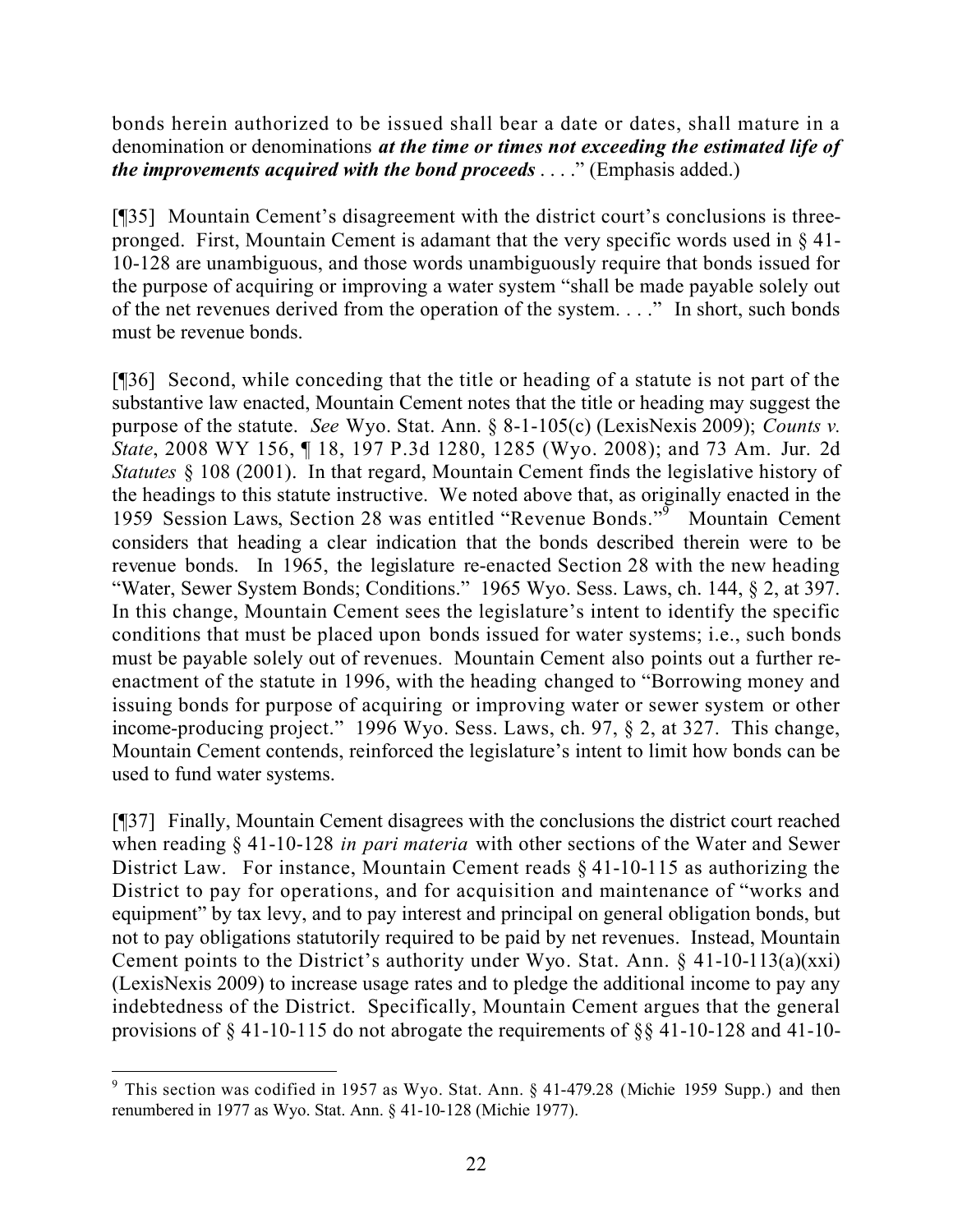131 that improvements to the water system must be funded by the net revenues derived from operation of the system.

[¶38] Mountain Cement also takes issue with the district court's interpretation of § 41- 10-127 as granting authority to the District to issue general obligation bonds for the purpose of supplying water to the District. Mountain Cement contends that the exemption of certain bonds from the total indebtedness computation is not equivalent to a grant of authority to issue general obligation bonds for any particular purpose, and does not negate the specific language of § 41-10-128. Similarly, according to Mountain Cement, the provisions of §§ 41-10-129 and 41-10-131 dealing with special assessment districts do not amend or abrogate the specific language of § 41-10-128. In fact, § 41-10- 131 states that "[a]ll bonds not issued payable solely from such revenues or special assessments (with or without additional security) shall be the general obligations of the district, and the full faith and credit of the district shall be pledged for the payment thereof[,]" thus maintaining the distinction between the two. Finally, Mountain Cement characterizes § 41-10-130 as a statute setting forth the general requirements for any bond issue that requires an election, and § 41-10-134 as a statute setting forth the general requirements for any bond "herein authorized to be issued" in regard to maturity dates, rates of interest, and other procedural requirements. Neither statute, according to Mountain Cement, contains a specific grant of authority to issue general obligation bonds for any particular purpose.

[ $[$ ][39] Before we address the question of whether the bond issue violated  $§$  41-10-128, we feel obliged to discuss some inter-related rules of statutory construction that must be clearly understood and applied in this case: (1) our first duty is to interpret a statute to determine whether it is ambiguous or unambiguous; (2) we have no right or authority to construe an unambiguous statute; (3) in interpreting statutes, we consider all related statutes *in pari materia*. <sup>10</sup> We have set forth these principles in seemingly innumerable opinions. *See, e.g., BP America*, 2005 WY 60, ¶ 15, 112 P.3d at 604; *Fuller v. State*, 2010 WY 55, ¶ 5, 230 P.3d 309, 310 (Wyo. 2010); *Rawlinson v. Greer*, 2003 WY 28, ¶ 14, 64 P.3d 120, 123 (Wyo. 2003); *Wyo. Cmty. Coll. Comm'n v. Casper Cmty. Coll. Dist*., 2001 WY 86, ¶ 16, 31 P.3d 1242, 1249 (Wyo. 2001). In every case, we have defined the word ambiguous as meaning something like "vague or uncertain and subject to varying interpretations." *See, e.g., Fuller*, 2010 WY 55, ¶ 5, 230 P.3d at 310; *Rawlinson*, 2003 WY 28, ¶ 14, 64 P.3d at 123. By identifying the practice of construing statutes *in pari materia* as a rule of construction, we have suggested that the practice does not apply unless we first find a particular statute to be ambiguous. In fact, that appears to be the general rule:

 <sup>10</sup> This Latin phrase means "in the same manner" or "on the same subject." *Black's Law Dictionary* 862 (9th ed. 2009).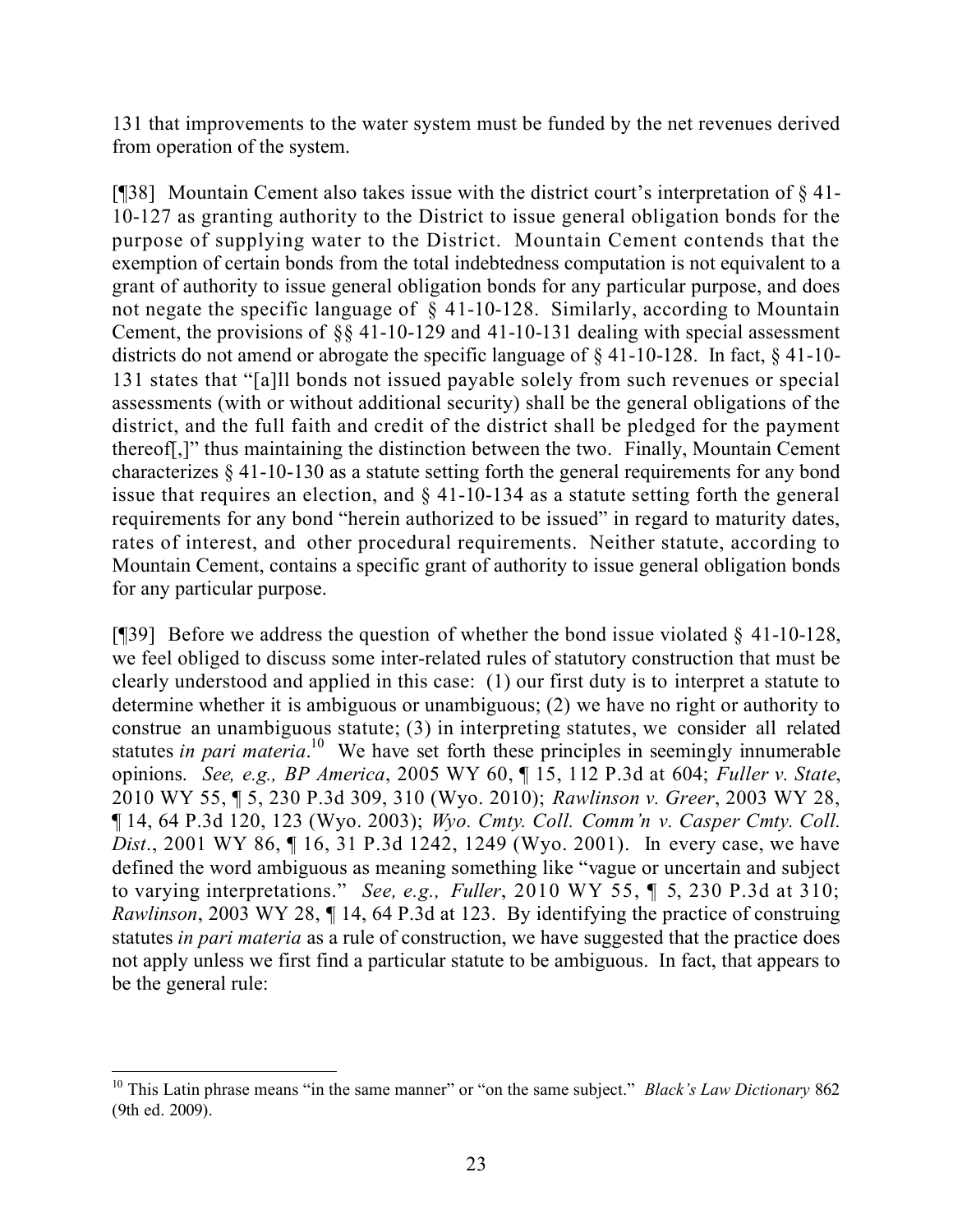Sections and acts in pari materia, and all parts thereof, should be construed together and compared with each other. Because the object of the rule is to ascertain and carry into effect the legislative intent, it proceeds upon the supposition that the several statutes were governed by one spirit and policy, and were intended to be consistent and harmonious in their several parts and provisions. Under this rule, each statute or section is construed in the light of, with reference to, or in connection with, other statutes or sections. However, no mere collation of other statutes is decisive in determining what a particular statute means. *Furthermore, as in the case of all other rules of statutory construction, the necessity of applying the rule as to the construction of statutes in pari materia exists only where the terms of the statute to be construed are ambiguous, or its significance doubtful.*

73 Am. Jur. 2d *Statutes* § 103 (2001) (emphasis added; footnotes omitted).

[¶40] The problem with applying the practice of reading statutes *in pari materia* only in cases where an ambiguity has been identified within the confines of a single statute is that it does not account for the ambiguity created when two related statutes say two different things on the same subject. Some courts have taken care of this problem by broadening the definition of ambiguity to include situations where one statutory section irreconcilably conflicts with another statutory section. *See, e.g., People v. Gardner*, 482 Mich. 41, 753 N.W.2d 78, 85, n.12 (2008); and *Vill. of Holly v. Holly Twp.*, 267 Mich. App. 461, 705 N.W.2d 532, 539 (2005), *appeal denied*, 474 Mich. 1025, 708 N.W.2d 429 (2006); 73 Am. Jur. 2d *Statutes* § 114 (2001). Our point now is to make it clear that statutes should be considered *in pari materia* as part of the process of determining whether they are ambiguous, and not just as part of the process of determining their meaning once they have been found to be ambiguous. *Robinson v. Shell Oil Co.*, 519 U.S. 337, 340-41, 117 S.Ct. 843, 846, 136 L.Ed.2d 808 (1997) (unambiguous if "statutory scheme is coherent and consistent'). In actuality, such is not inconsistent with our prior practice, even though we have not always been clear on the matter. *See, e.g.*, *Anderson v. State ex rel. Wyo. Workers' Safety & Comp. Div.,* 2010 WY 157, ¶ 9, 245 P.3d 263, 266-67 (Wyo. 2010); *Ball v. State ex rel. Wyo. Workers' Safety & Comp. Div.*, 2010 WY 128, ¶ 29, 239 P.3d 621, 629 (Wyo. 2010); *Bd. of County Comm'rs of County of Campbell v. Rio Tinto Energy Am., Inc.*, 2008 WY 139, ¶ 5, 196 P.3d 791, 793 (Wyo. 2008); *BP America*, 2005 WY 60, ¶ 15, 112 P.3d at 604; and *Jones ex rel. Jones v. State, Dep't of Health*, 2001 WY 28, ¶ 11, 18 P.3d 1189, 1194 (Wyo. 2001). We take this opportunity to clarify that a statute is ambiguous not only if it is vague or uncertain and subject to varying interpretations, but also if it irreconcilably conflicts with another statute or section of the same statute *in pari materia*. *Fla. Dep't of Envtl. Prot. v. ContractPoint Fla. Parks, LLC*, 986 So.2d 1260, 1265-66 (Fla. 2008) ("If a part of a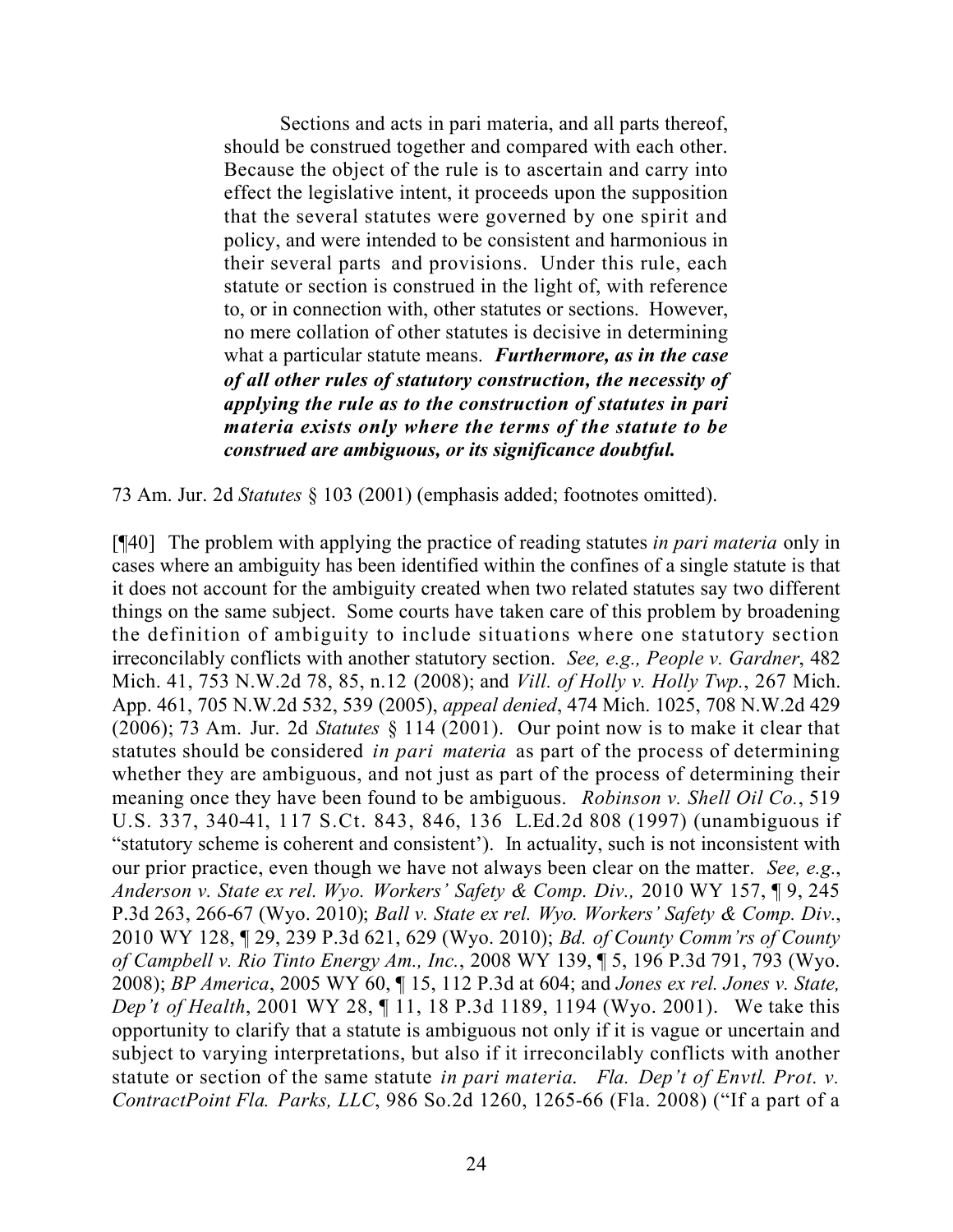statute appears to have a clear meaning if considered alone but when given that meaning is inconsistent with other parts of the same statute or others *in pari materia*, the Court will examine the entire act and those *in pari materia* in order to ascertain the overall legislative intent.").

[¶41] The second point we wish to make in regard to statutory construction arises out of the fact that the district court appears to have found  $\S$  41-10-128 unambiguous in its wording, but then found it ambiguous due to its effect. *See supra* ¶ 29*.* That runs contrary to the general rule:

> It is generally regarded as permissible to consider the consequences of a proposed interpretation of a statute, *where the act is ambiguous in terms and fairly susceptible of two constructions.* Under such circumstances, it is presumed that undesirable consequences were not intended; instead, it is presumed that the statute was intended to have the most beneficial operation that the language permits. A construction of which the statute is fairly susceptible is favored which will avoid all objectionable, mischievous, indefensible, wrongful, evil, and injurious consequences.

> On the other hand, *where a statute is so plain and unambiguous that it is not susceptible of more than one construction*, *courts construing the same should not be concerned with the consequences resulting therefrom*. The undesirable consequences do not justify a departure from the terms of the act as written. In such case, the consequences, if objectionable, can only be avoided by a change of the law itself, to be effected by the legislature, and not by judicial action in the guise of interpretation.

73 Am. Jur. 2d *Statutes* § 171 (2001) (emphasis added; footnotes omitted). We have adhered, and will continue to adhere to that principle, and we look outside the statute to its purposes and effects only if it is ambiguous:

> When the language is not clear or is ambiguous, the court must look to the mischief the statute was intended to cure, the historical setting surrounding its enactment, the public policy of the state, the conclusions of law, and other prior and contemporaneous facts and circumstances, making use of the accepted rules of construction to ascertain a legislative intent that is reasonable and consistent.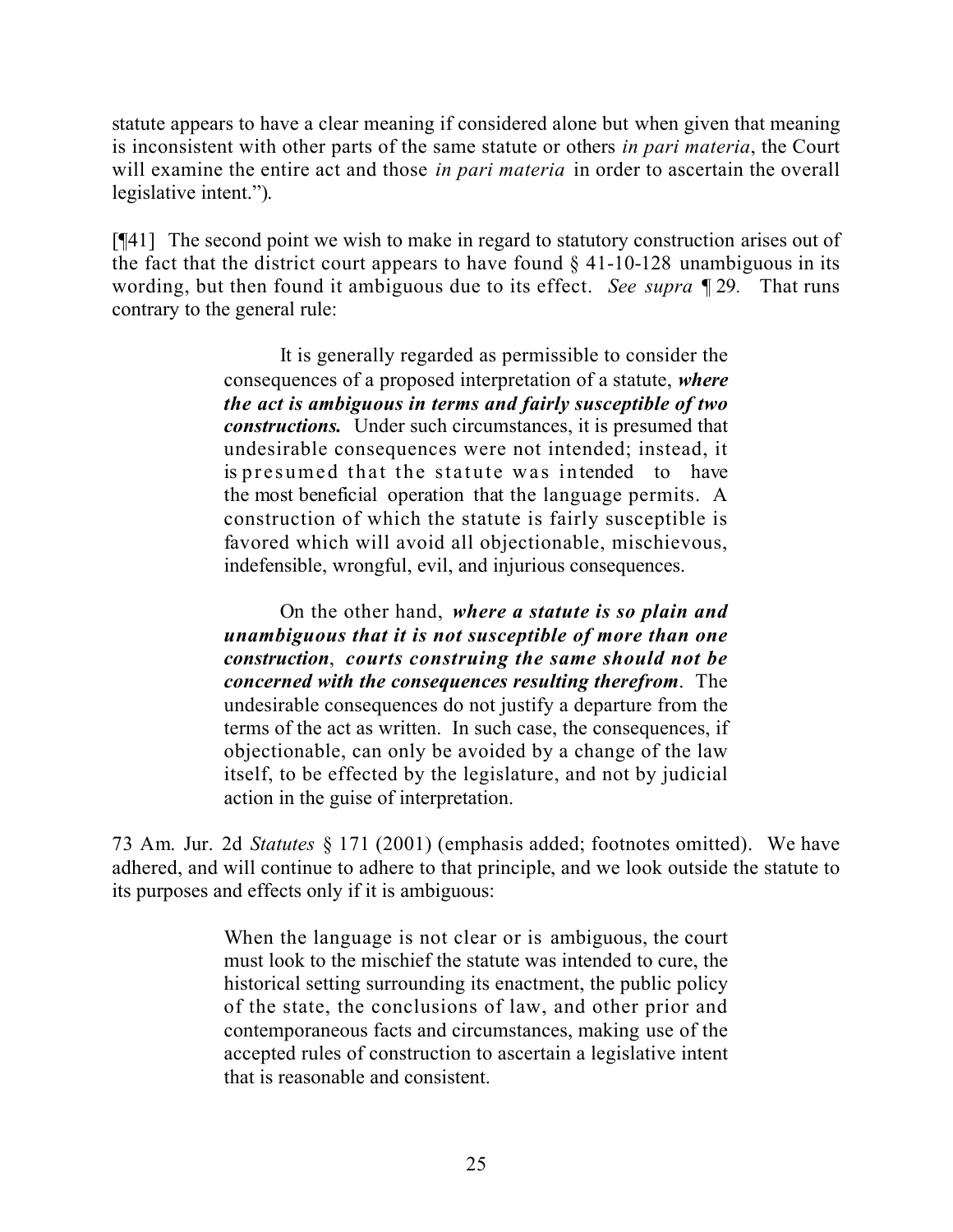*City of Torrington v. Cottier*, 2006 WY 145, ¶ 5, 145 P.3d 1274, 1277 (Wyo. 2006); *see also Wyo. Cmty. Coll. Comm'n*, 2001 WY 86, ¶ 18, 31 P.3d at 1249; and *Richards v. Bd. of County Comm'rs of Sweetwater County*, 6 P.3d 1251, 1253 (Wyo. 2000). When construing an ambiguous statute, we seek an intent that is reasonable and just, rather than one that is unreasonable or absurd. *Taylor v. State ex rel. Wyo. Workers' Safety & Comp. Div.*, 2003 WY 83, ¶ 9, 72 P.3d 799, 802 (Wyo. 2003); *Halliburton Co. v. McAdams, Roux & Assocs.*, 773 P.2d 153, 154-55 (Wyo. 1989); 73 Am. Jur. 2d *Statutes* § 172  $(2001)^{11}$ 

[¶42] The issue upon which we must focus, re-stated somewhat simplistically, is whether § 41-10-128 provides that revenue bonds are *a way* or *the only way* in which the District may fund its proposed well water project. We conclude that, when read *in pari materia* with the other provisions of the Water and Sewer District Law, the unambiguous intent of § 41-10-128 is to allow, but not to require, the use of revenue bonds for such purpose.

[¶43] Section 41-10-113(a)(xii) authorizes districts "[t]o borrow money and incur indebtedness and other obligations and evidence the same by certificates, notes or debentures, and to issue bonds, in accordance with the provisions of this act[.]" In turn, § 41-10-124(a) lists the particular methods available to districts for such borrowing: short-term notes, general obligation bonds and like securities, revenue bonds and like securities, and special assessment bonds and like securities. Section 41-10-124 is followed by separate statutes detailing how each of those borrowing methods can be implemented: § 41-10-125 covers short-term notes, § 41-10-126 covers general obligation bonds, § 41-10-128 covers revenue bonds, and § 41-10-129 covers special assessment bonds. We do not see in § 41-10-126 any limitation upon the use of general obligation bonds to fund a water or sewer or other income-producing system, and we read § 41-10-128, *in pari materia*, as simply authorizing the issuance of revenue bonds for projects that are revenue-producing. Given the sense of the entire Act, it is too restrictive and unreasonable to read the words "provided that" in § 41-10-128 as being a limitation on all bonds issued to fund such a project; rather, the words are meant to allow a district to fund such a project with bonds whose payment is restricted to revenue from the project.

[¶44] The logic underlying this view of the Water and Sewer District Act is perhaps too obvious to require discussion, but we will identify it for the sake of emphasis: general obligation bonds may be issued to fund all types of projects, but revenue bonds only make sense if the project being funded is revenue-producing. Stated alternatively, logic

 <sup>11</sup> "However, the absurd results doctrine should be used sparingly because it entails the risk that the judiciary will displace legislative policy on the basis of speculation that the legislature could not have meant what it unmistakably said." 2A Norman J. Singer & J.D. Shambie Singer, *Statutes and Statutory Construction* § 45:12, at 105-07 (7th ed. 2007).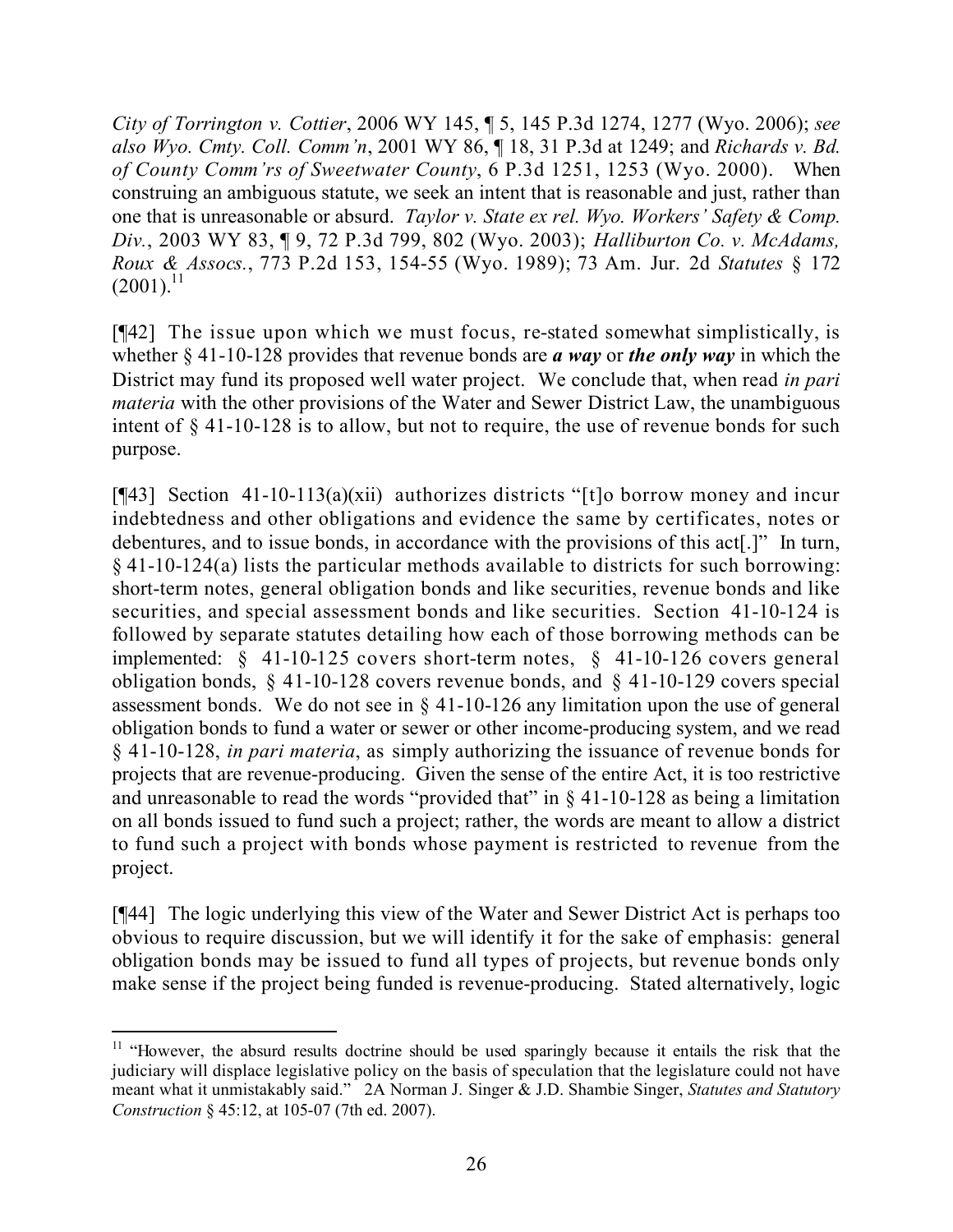does not prohibit the issuance of general obligation bonds to fund a revenue-producing project, but logic does prohibit the issuance of revenue bonds to fund a non-revenueproducing project. Logic therefore supports a reading of § 41-10-128 as describing what a district must do to issue revenue bonds to fund a revenue-producing project, but not a reading of § 41-10-128 as prohibiting the issuance of general obligation bonds for such a purpose. In that regard, Mountain Cement has presented no compelling argument for the proposition that the legislature would have intended to prohibit the use of general obligation bonds for the central function of a district, that being the acquisition or improvement of water and sewer systems. Finally, we will note that § 41-10-134, which requires bonds to mature at a time no later than the "estimated life of the improvements acquired with the bond proceeds," applies not just to revenue bonds and special assessment bonds, but also to general obligation bonds.

# *Whether the District's proposed general obligation bond issue for the purpose of improving and expanding the District's existing water system violates the District's statutory indebtedness limitation?*

[ $[$ 45] This issue arises out of the wording of  $\S$  41-10-127, with the emphasized language shown below being the focal point of the controversy:

> The aggregate amount of bonds or other evidences of indebtedness shall not exceed six percent (6%) of the assessed value of the taxable property within the district as shown by the last preceding general assessment; *provided, however, that in determining the amount of indebtedness, there shall not be included within the computation, bonds or other evidences of indebtedness outstanding or authorized to be issued for supplying water to the district*, short-term notes, special assessment securities, or securities payable solely from the net revenues of an income-producing system or other project.

# (Emphasis added.)

[¶46] Mountain Cement takes the position that the proposed general obligation bond issue should not be excluded from the indebtedness computation under this statute because the underlying project will not "supply water to the district," but will "make improvements to" the District's existing system. Mountain Cement relies heavily in its argument upon the wording of Wyo. Stat. Ann. § 15-7-109 (LexisNexis 2009), which provides an indebtedness limitation for cities and towns:

> No debt in excess of the taxes for the current year may be created by any city or town, except local improvements as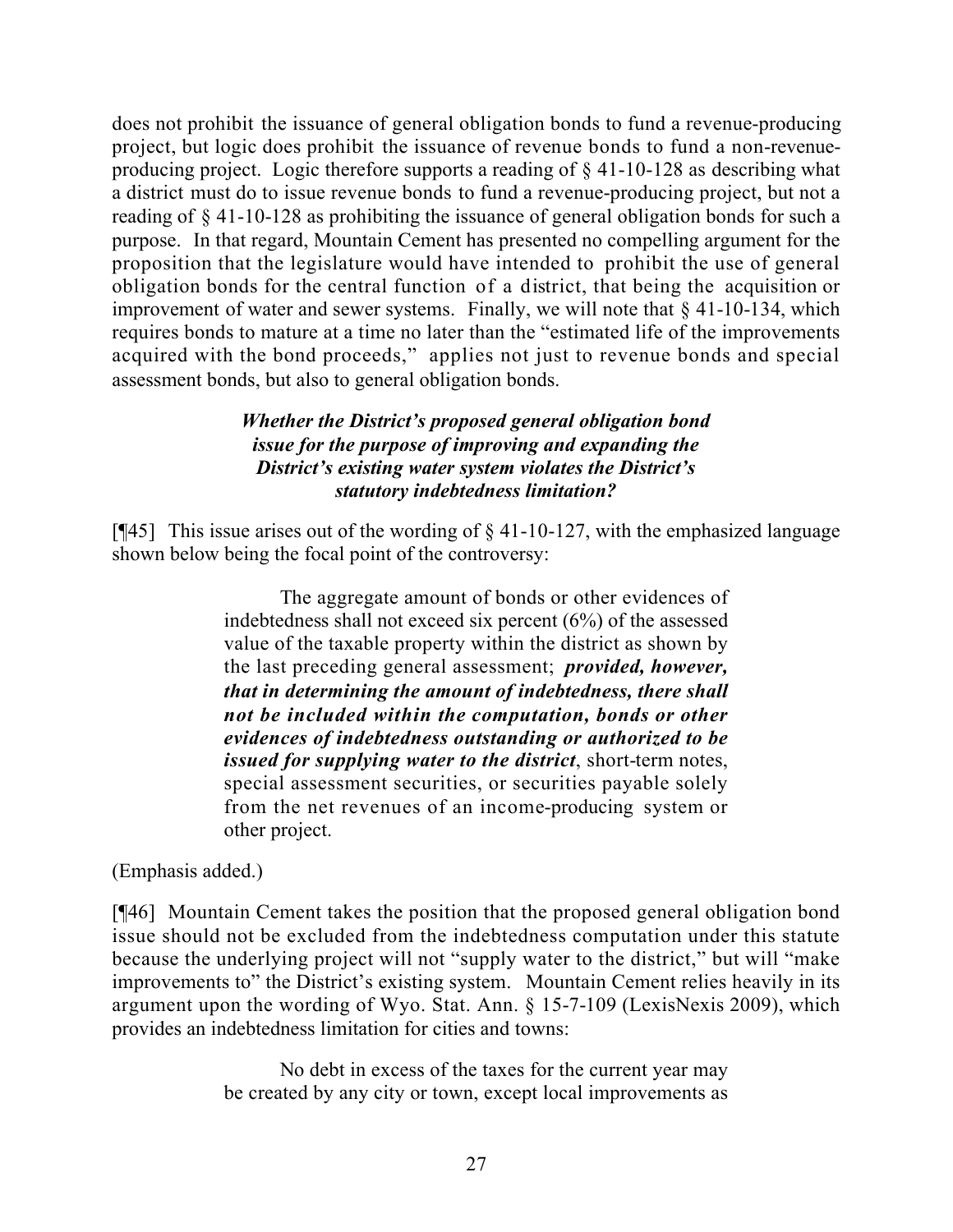provided by law, unless the proposition to create the debt is approved by a vote of the people. No city or town may create any indebtedness exceeding four percent (4%) of the assessed valuation of the taxable property except an additional indebtedness not exceeding four percent (4%) of the assessed valuation of the property may be created to build and construct sewerage systems. *This limitation does not apply to the construction, establishing, extending and maintaining of water works and supplying water for the use of the city or town and its inhabitants.*

(Emphasis added.) Mountain Cement argues that the legislature clearly distinguishes between "constructing, establishing, extending and maintaining" water systems and "supplying water," and that, therefore, use only of the phrase "supplying water" in § 41- 10-127 evidences legislative intent not to exempt from the indebtedness limitation for water and sewer districts indebtedness for projects that simply improve or extend an existing system.

[¶47] The District counters Mountain Cement's contentions with three arguments. First, the District points out that, in regard to cities and towns, article 16, section 5 of the Wyoming Constitution provides only that "[i]ndebtedness created *for supplying water* to cities or towns is excepted from the limitation herein." (Emphasis added.) Given that wording, the wording of § 15-7-109, "construction, establishing, extending and maintaining of water works and supplying water" can only be interpreted as being the equivalent; in other words, it means "supplying water." Second, the District points out that in *Diefenderfer v. State ex rel. First National Bank of Chicago*, 13 Wyo. 387, 80 P. 667, 669 (1905), this Court cited the above constitutional limitation in a case involving bonds that had been issued for "constructing, purchasing, and regulating a system of waterworks for the town," meaning that the term "supplying water" encompassed the broader concept. Third, the District calls the Court's attention to Wyo. Stat. Ann. § 41- 10-149 (LexisNexis 2009), which expressly directs how the Water and Sewer District Law is meant to be construed in relation to the issuance of bonds:

> This act [§§ 41-10-101 through 41-10-151], *without reference to other statutes of the state, except as herein specifically provided*, shall constitute full authority for the authorization and issuance of bonds hereunder. No other act or law with regard to the authorization or issuance of bonds that provides for an election, requires an approval, or in any way impedes or restricts the carrying out of the acts herein authorized to be done shall be construed as applying to any proceedings taken hereunder or acts done pursuant hereto, it being intended that this act shall provide a separate method of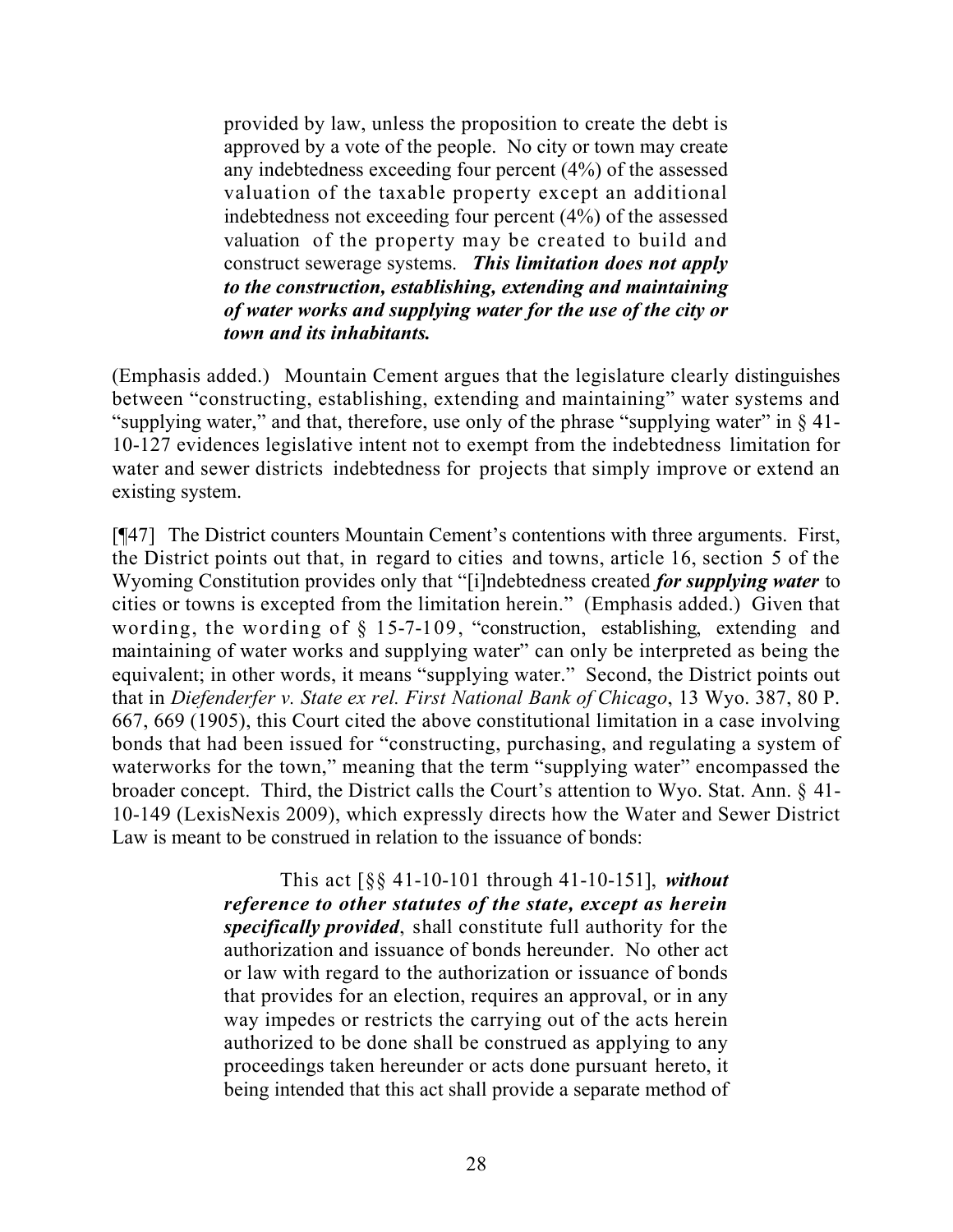accomplishing its objectives, and not an exclusive one, and this act shall not be construed as repealing, amending or changing any such other act or law.

### (Emphasis added.)

[¶48] In a fairly brief decision letter issued on July 8, 2010, the district court sided with the District in concluding that the District's proposed general obligation bond issue was exempt from the debt limitation found in § 41-10-127. First, the district court concluded that Mountain Cement's reliance upon the phraseology of § 15-7-109 was misplaced, given the legislature's directive in § 41-10-149 that the Water and Sewer District Act be construed "without reference to other statutes of the state[.]" In addition, the district court pointed out that, even if it were to consider  $\S 15$ -7-109, the distinction supposedly made in that section between "the construction, establishing, extending and maintaining of water works" and "supplying water" is really not all that clear, given the language in Wyo. Stat. Ann. § 15-7-101(a)(ii) (LexisNexis 2009) empowering cities and towns to issue bonds whose purpose is to "[e]stablish, construct, purchase, extend, maintain and regulate a system of water works, for the purpose of supplying water . . . ." The district court's final analysis was as follows:

> The Court agrees with The District as to the plain meaning of Wyoming Statute § 41-10-127 and as to The District's analysis of Wyoming Statute § 15-7-109. Even more so, the Court finds it virtually impossible to interpret the phrase "supplying water to the district" in such [a] way as to exclude "establish, construct, purchase, extend, maintain and regulate a system of water works," as Mountain Cement would have this Court do. The very purpose of a water district is to supply water to its district and removing its financial ability to establish, construct, purchase, extend, maintain or regulate a system of water works would effectively destroy the district's ability to fulfill its stated purpose. Despite Mountain Cement's concerns, all water and sewer districts are held accountable through elections and public hearings that serve the purpose of regulating the districts' actions and providing checks and balances in relation to the statutory powers bestowed upon the districts. The Court sees no reason to deliberately and awkwardly interpret the phrase "supplying water to the district" so as to prohibit The District from improving, bettering or extending its water supply. Such an approach is repugnant to the rules of statutory construction and, this Court believes, in violation of the Wyoming Legislature's intent.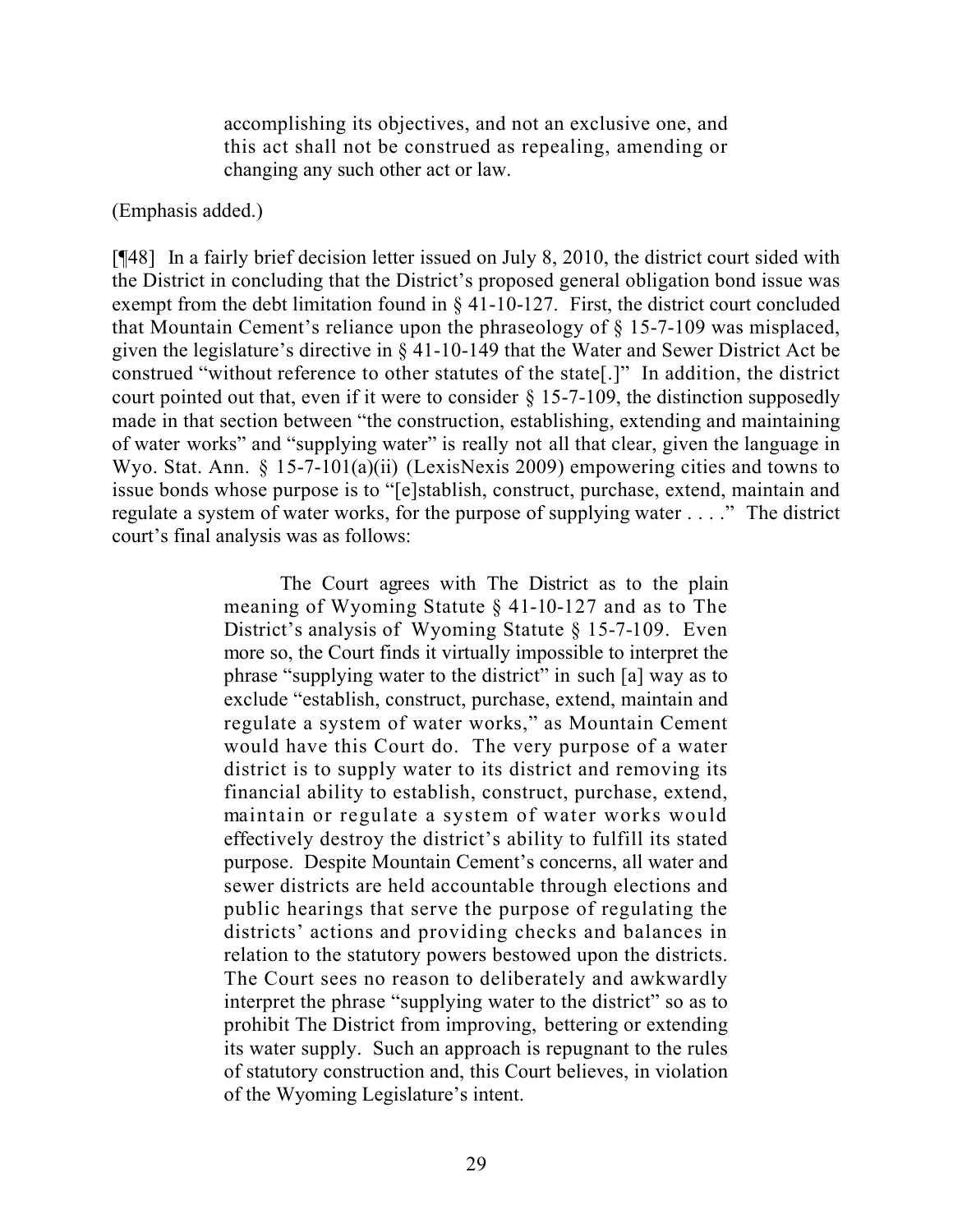[¶49] Our *de novo* review of this question of law leads us to conclude that the district court should be affirmed. We do not find § 41-10-127 to be ambiguous. By including in the exception both bonds issued for supplying water and bonds issued for incomeproducing systems or other projects, the legislature clearly intended for the exception to be broad, so as to allow districts to fulfill their statutory purpose. Further, reading the statute *in pari materia* as part of the Water and Sewer District Law, we can see no logical reason for exempting from the debt limitation part, but not all, of the process of obtaining and providing water to a district. The supposed distinction between "supplying water" and "establishing, constructing, purchasing, extending, maintaining and regulating a system of water works" is artificial. One need look no further than the definitional section of the Water and Sewer District Law to reach this conclusion. In Wyo. Stat. Ann. § 41-10-101(a) (LexisNexis 2009), we find the following definitions:

> (ii) "Water district" shall mean any district organized *to acquire any water project for the purpose of supplying water* for domestic purposes by any available means, the treatment of such water, and its distribution, *for which purposes the district shall have power to acquire water rights, treatment facilities and lines for a water system, and appurtenant facilities,* within and without its corporate limits;

. . . .

. . . .

# (x) *"Project" shall mean any structure, facility, undertaking or system which a district is authorized to acquire, improve, equip, maintain or operate. . . .*

(Emphasis added.) We conclude that, within the Water and Sewer District Law, the legislature did not intend to distinguish between the act of creating a system for the purpose of supplying water and the act of supplying water.

## *Does a Wyoming board of county commissioners have the power and authority to remove real property from a water and sewer district?*

[¶50] This issue comes before us in the form of a certified question pursuant to W.R.A.P. 12.09(b). The context in which the issue presents itself is as follows: On January 30, 2009, Mountain Cement filed with the Board a Petition for Exclusion from the South of Laramie Water & Sewer District (the Petition). By stipulation of the parties, the Board certified three questions of law to the district court, the first of which was the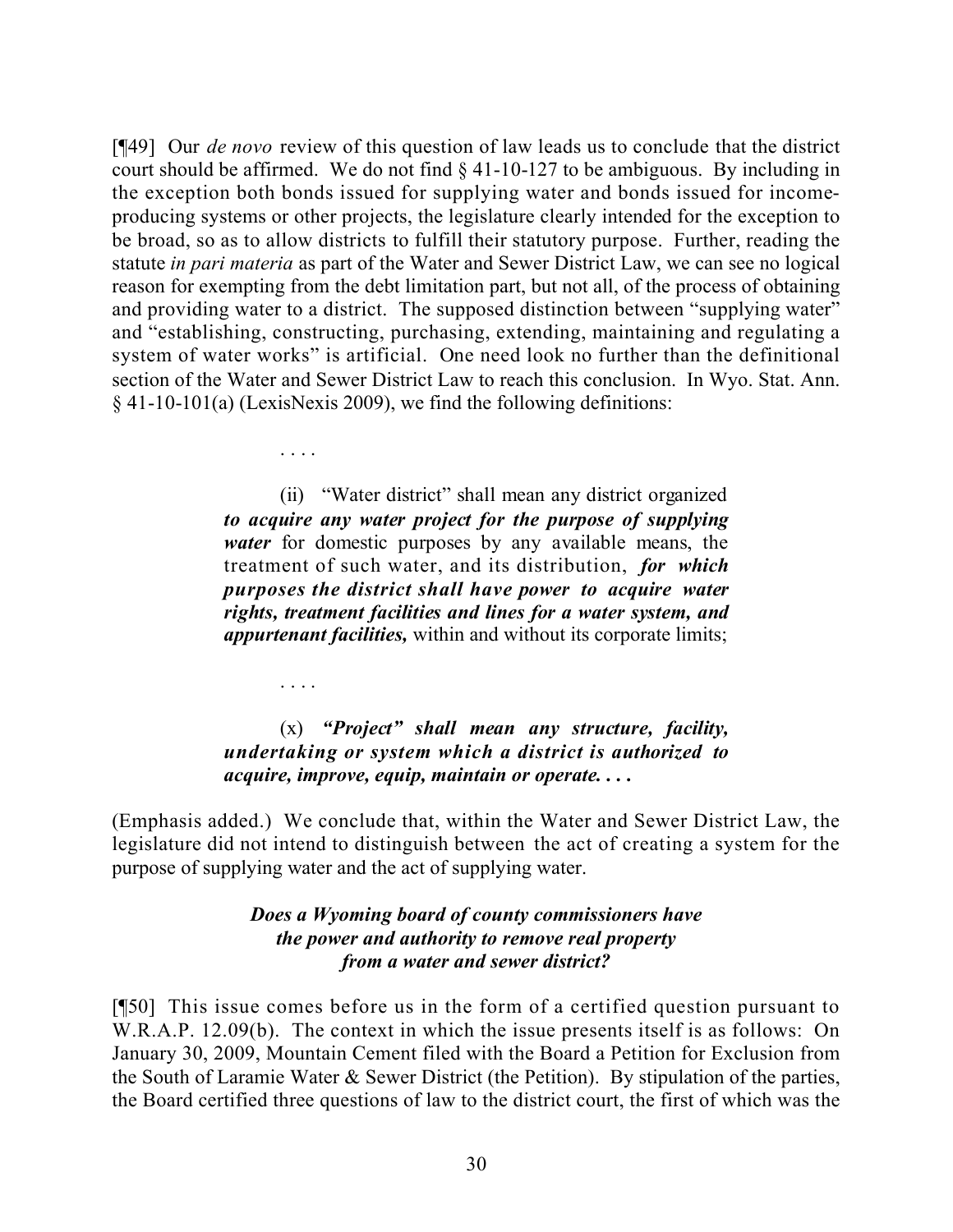question now considered by this Court. Based upon the district court's response, the Board dismissed the Petition for failure to state a claim upon which relief can be granted. Mountain Cement then filed in the district court a petition for review of the dismissal order. The parties stipulated that the matter should be certified to this Court, once again under W.RA.P. 12.09(b), and once again with the same three questions to be answered.

[¶51] While this is not, directly, an appeal from the district court's response to the Board's certification, we will set forth the district court's reasoning because the Board's dismissal order was based directly upon the district court's decision letter and order answering the certified questions. First, the district court stated that the Board retained jurisdiction over the District pursuant to Wyo. Stat. Ann. § 41-10-103(b) (LexisNexis 2009). Next, the district court noted that Wyo. Stat. Ann. § 41-10-120 (LexisNexis 2009) allowed for changes in district boundaries. That statute provides as follows:

> (a) The boundary of any district organized under the provisions of this act may be changed *in the manner prescribed in the Special District Elections Act of 1994*, but the change of boundaries of the district shall not impair nor affect its organization, nor shall it affect, impair or discharge any contract, obligation, lien or charge on which it might be liable or chargeable had such change of boundaries not been made.

> (b) Property included within or annexed to a district shall be subject to the payment of taxes and charges, as provided in the Special District Elections Act of 1994. *Real property excluded from a district* shall thereafter be subject to the levy of taxes for the payment of its proportionate share of any indebtedness of the district outstanding at the time of such exclusion. Personal property may be excluded from a district on such terms and conditions as may be prescribed by the board of the district involved.

(Emphasis added.)

[¶52] Following this statute's guidance, the district court next looked to the Special District Elections Act of 1994, which is specifically therein made applicable to water and sewer districts. Wyo. Stat. Ann. § 22-29-103(a)(x) (LexisNexis 2009). The district court then cited Wyo. Stat. Ann. § 22-29-307 (LexisNexis 2009), which specifically addresses changes to the boundaries of districts, and which reads in full as follows:

> Any owner of property that is subject to assessment and payment of tax by a special district, but who is precluded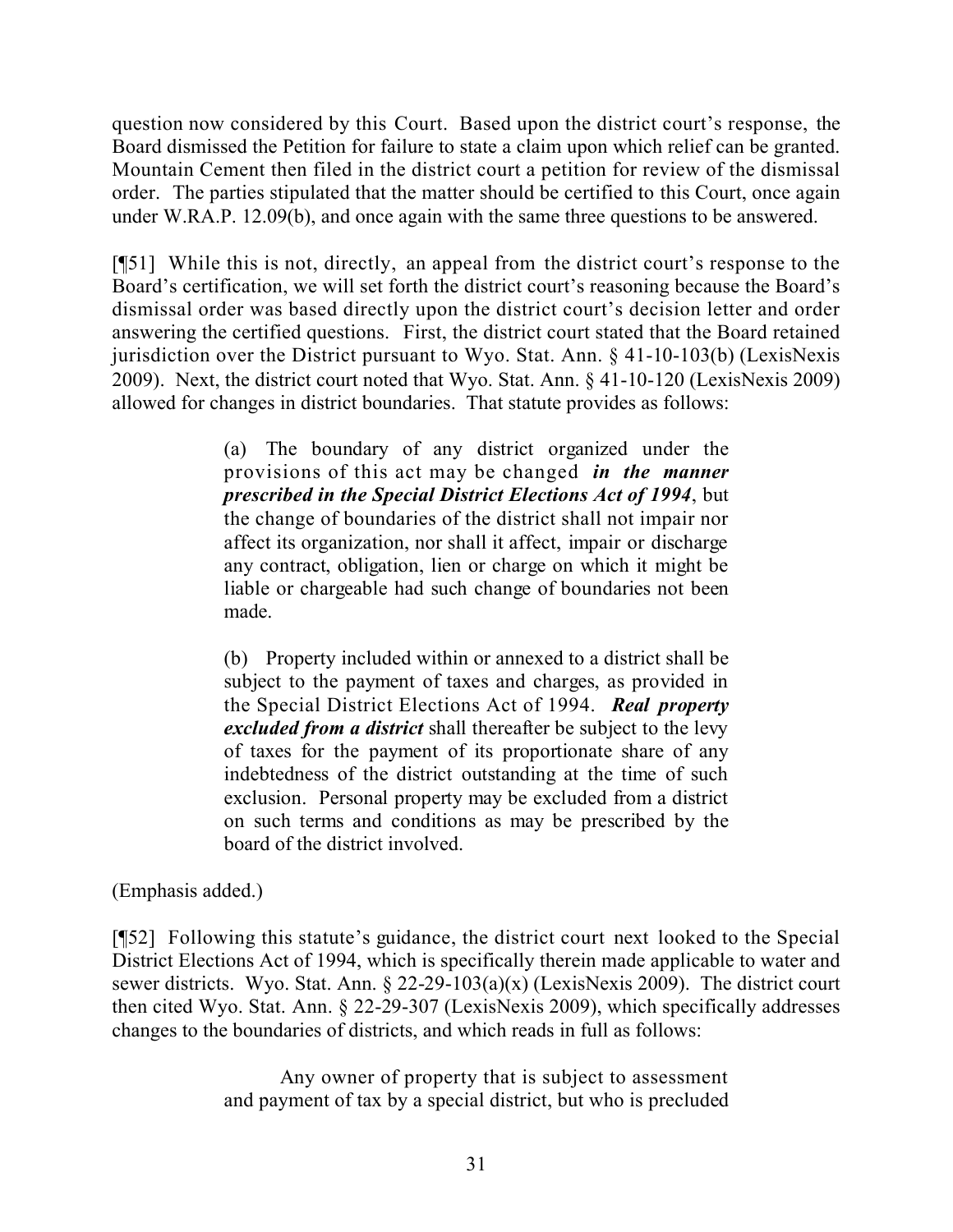by applicable state or federal law, rule or regulation from using the services provided by the district, may file with the board of county commissioners a petition praying that such lands be excluded from assessment by said district. Petitions shall describe the property which the petitioners desire to have excluded. Such petition must be accompanied by a deposit of money sufficient to pay all costs of the exclusion proceedings. The county commissioners shall cause a notice of filing of such petition to be published, which notice shall state the filing of such petition, the name of petitioners, description of the property mentioned in said petition, and the prayer of said petitioners; and it shall notify all persons interested to appear at the office of said board at the time named in said notice, showing cause in writing, if any they have, why said petition should not be granted. The board at the time and place mentioned in the notice, or at the times to which the hearing of said petition may be adjourned, shall proceed to hear the petition and all objections thereto, presented in writing by any person showing cause why the prayer of the petition should not be granted. The filing [of] such petition shall be deemed and taken as an assent by each and all such petitioners to the exclusion from the district of the property mentioned in the petition or any part thereof. The exclusion shall be allowed if an owner of assessed property is precluded by applicable state or federal law, rule, or regulation from using the services provided by the district. This section shall be applicable only to petitions filed in accordance with the provisions of this section on or before March 31, 1999.

[¶53] Based upon these statutes, which it found to be unambiguous, the district court answered the first certified question in the affirmative. Focusing solely upon §§ 41-10-

103(b) and 41-10-120, we agree. These statutes clearly authorize boards of county commissioners to remove real property from a water and sewer district, so we answer the first certified question in the affirmative.

# *If the answer to the first question is "yes," under what circumstances may a board of county commissioners remove property from a water and sewer district?*

[¶54] As noted above, we are not directly reviewing the conclusions of the district court in its order responding to the questions certified to it by the Board. Nevertheless, because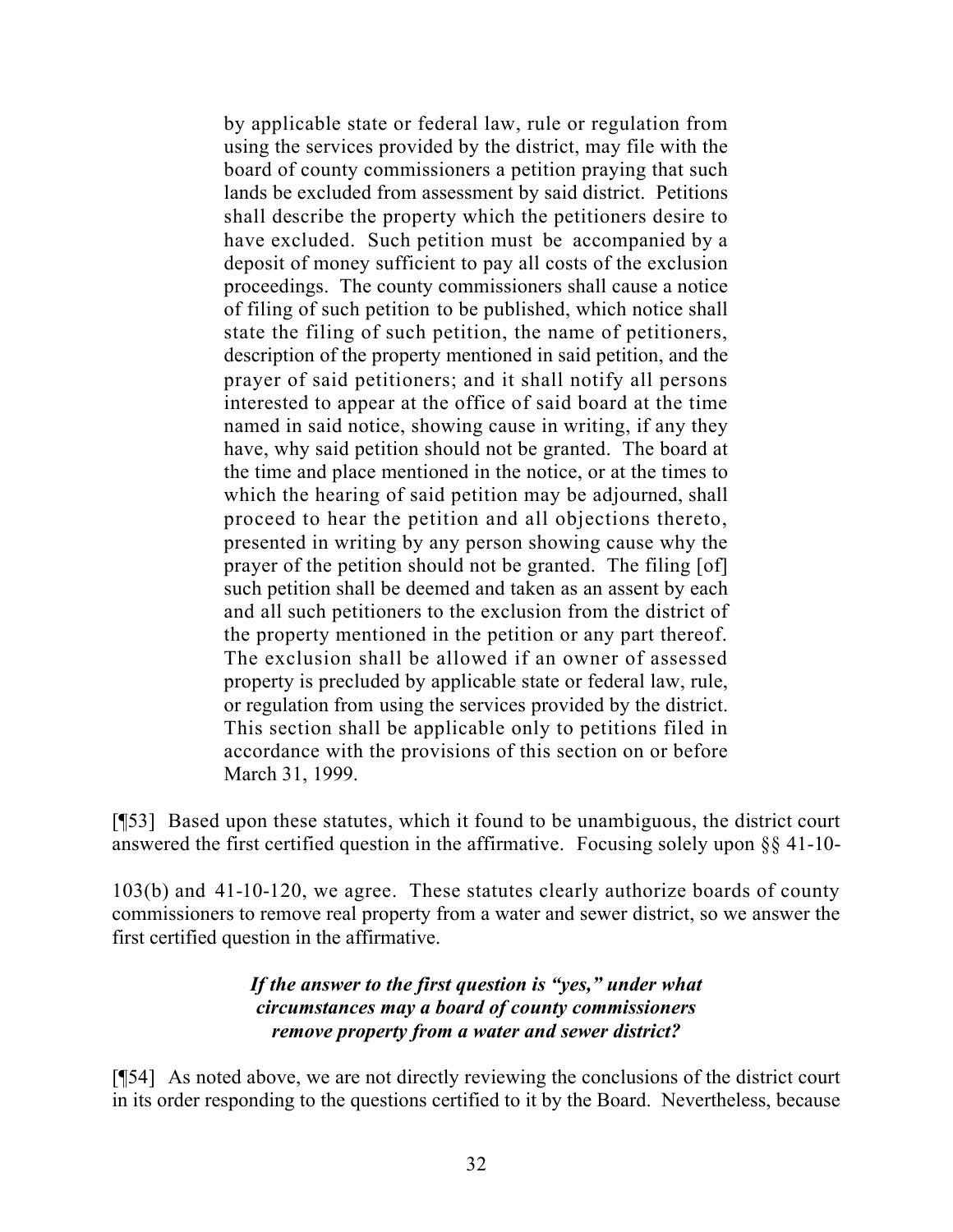of its impact in regard to the third question, we will note that the district court answered this question by stating simply, "[u]nder those circumstances set forth in Wyo. Stat. [Ann.]  $\S 22$ -29-307." We disagree. By its own terms,  $\S 22$ -29-307 does not apply to any petition filed after March 31, 1999. Therefore, it does not apply to Mountain Cement's petition. As a consequence, the conditions or requirements set forth in the statute do not provide the "circumstances" under which a board of county commissioners may at the present time, or at the time Mountain Cement's petition was filed, remove property from a district. Unfortunately, perhaps, this leads to some difficulty because § 41-10-120 limits the authority of boards of county commissioners to change district boundaries to the "manner prescribed in the Special District Elections Act of 1994," and with the lapse or "sunsetting" of § 22-29-307, the Special District Elections Act provides no manner for the changing of district boundaries by exclusion of property.

[¶55] We are not free, in the guise of statutory construction, to supply what we believe the legislature may have intended as a "manner prescribed" to replace that which saw its demise on March 31, 1999. *See, e.g.*, *State ex rel. Wyo. Worker's Comp. Div. v. Mahoney*, 798 P.2d 836, 838 (Wyo. 1990); *In re TR*, 777 P.2d 1106, 1111 (Wyo. 1989); and *State ex rel. Albany County Weed & Pest Dist. v. Bd. of County Comm'rs of Albany County*, 592 P.2d 1154, 1157 (Wyo. 1979). Stated another way, courts do not decide what should be said in a statute, we do not supply omissions, and we do not "fix" what appear to be defects; we only interpret statutes and declare what the law is. Language will not be inserted into statutes that the legislature omitted. *Merrill v. Jansma*, 2004 WY 26, ¶ 29, 86 P.3d 270, 285 (Wyo. 2004); *In re Adoption of Voss*, 550 P.2d 481, 484-85 (Wyo. 1976); *Barber v. State Highway Comm'n*, 80 Wyo. 340, 350-51, 342 P.2d 723, 725 (1959); *Hamilton v. Territory of Wyo.*, 1 Wyo. 131, 135 (Wyo.Terr. 1873). What that means in the present case is that, if the legislature chose to terminate on a particular date the requirements for the filing of, and consideration of, an exclusion petition that are set forth in § 22-29-307, but failed to replace those requirements with any other, it is not the business of the courts to "enact" requirements for petitions filed after March 31, 1999. In short, there presently are no statutory circumstances under which a board of county commissioners may remove property from a water and sewer district. That leaves little for a board of county commissioners to do in response to a petition, inasmuch as a county has only that authority that is granted to it by statute. *See, e.g., Bd. of County Comm'rs for Sublette County v. Exxon Mobil Corp.*, 2002 WY 151, ¶ 22, 55 P.3d 714, 721 (Wyo. 2002); *Dunnegan v. Laramie County Comm'rs*, 852 P.2d 1138, 1142 (Wyo. 1993). Consequently, the answer to the second certified question must be that there are no circumstances under which a board of county commissioners may remove property from a water and sewer district, unless the Petition was filed prior to March 31, 1999.<sup>12</sup>

 <sup>12</sup> Mountain Cement urges us to look to the legislature's specific intent in adopting § 22-29-307. *See Journal of the Senate of the Fifty-fourth Legislature of Wyoming, Special and Budget Session* (February 16, 1998 through March 12, 1998), S.F. No. 0042 "Special district election laws," pp. 215-25. In particular, Mountain Cement points out what it believes to have been the subjective intent of the sponsor of the amendment that added the March 31, 1999, limit on the applicability of the section. We cannot, for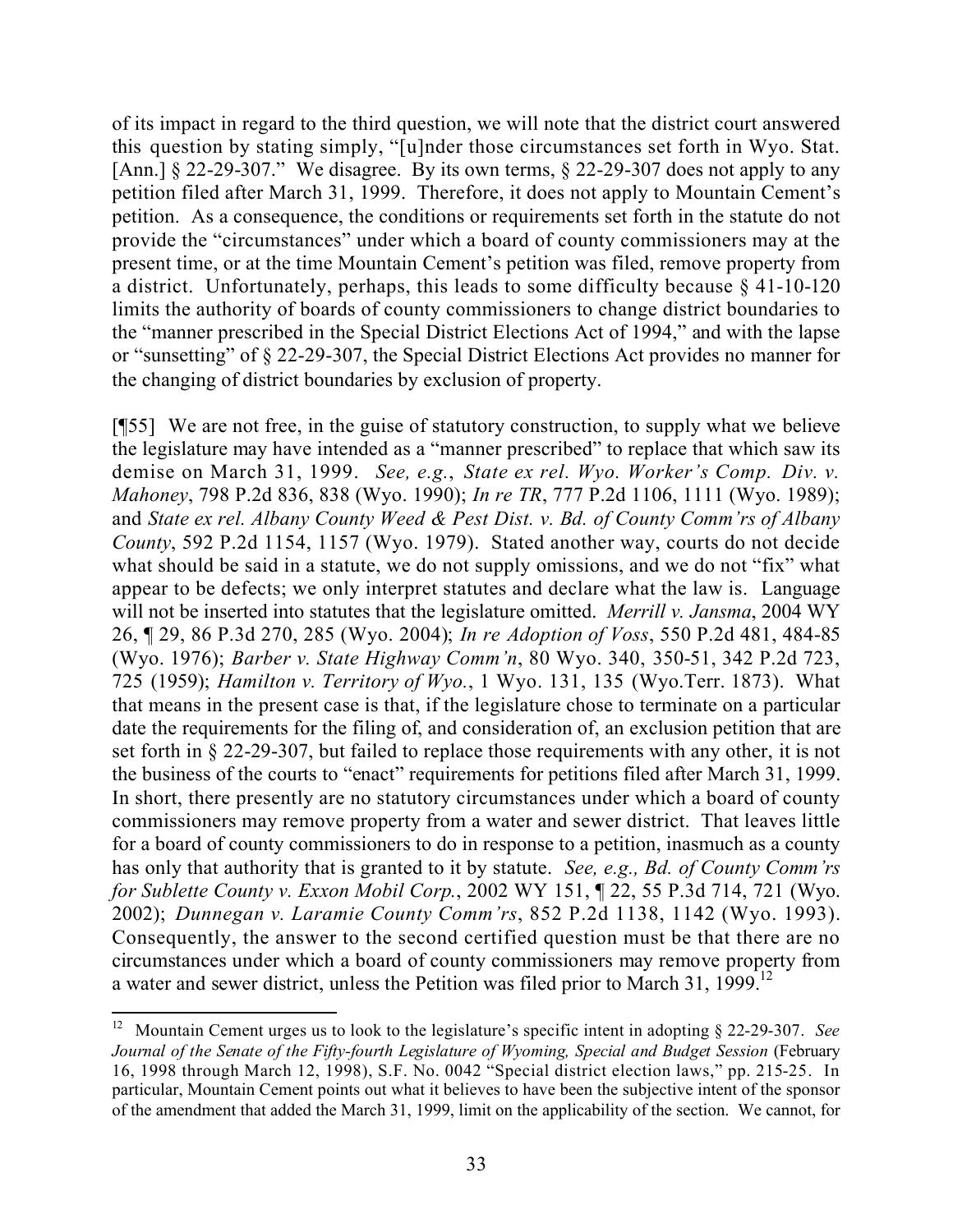*Does the Petition for Exclusion of Mountain Cement Company from the South of Laramie Water and Sewer District, taking the facts alleged in the Petition as true and the allegations viewed in the light most favorable to Mountain Cement, state a claim upon which relief can be granted?*

[¶56] The district court determined that the Board correctly dismissed Mountain Cement's petition for failure to state a claim upon which relief can be granted. In doing so, it appears that the district court treated the last sentence of § 22-29-307 as creating a period of limitations for the filing of *any* petition to have property excluded from a district. In effect, the district court treated March 31, 1999, as a "drop dead" date. While we agree with the district court that Mountain Cement's petition does not state a claim upon which relief can be granted, we disagree with the district court's rationale in reaching that conclusion. The last sentence of § 22-29-307 does not prohibit the filing of petitions after March 31, 1999; rather, it makes the requirements of the section applicable only to those petitions filed on or before March 31, 1999. The problem is that the legislature has provided boards of county commissioners with no method or manner with which to deal with petitions filed after that date, leaving boards of county commissioners with no ability to act. That is why Mountain Cement's petition was properly dismissed.

### **CONCLUSION**

[¶57] We conclude as follows: First, in S-10-0199, Mountain Cement is barred by the language of  $\S$  41-10-107(g) from now contesting in court the inclusion of part of its property in the District. Second, the District's proposed general obligation bond issue did not violate the provisions of § 41-10-128. Third, the District's proposed general obligation bond issue did not violate the provisions of  $\S$  41-10-127. Therefore, we affirm the district court.

[¶58] In S-10-0238, we answer the certified questions as follows and affirm the decision of the Board not to exclude Mountain Cement's property from the district:

1. Does a Wyoming board of county commissioners have the power and authority to remove real property from a water and sewer district?

Yes.

two reasons, consider this "evidence" of legislative intent. First, the statute is not ambiguous, so we are not at liberty to resort to legislative history. *Mathewson v. City of Cheyenne*, 2003 WY 10, ¶ 6, 61 P.3d 1229, 1232 (Wyo. 2003). Second, even if the inquiry were appropriate, the subjective intent of a particular legislator is not appropriate for consideration. *Independent Producers Mktg. Corp. v. Cobb*, 721 P.2d 1106, 1108 (Wyo. 1986).